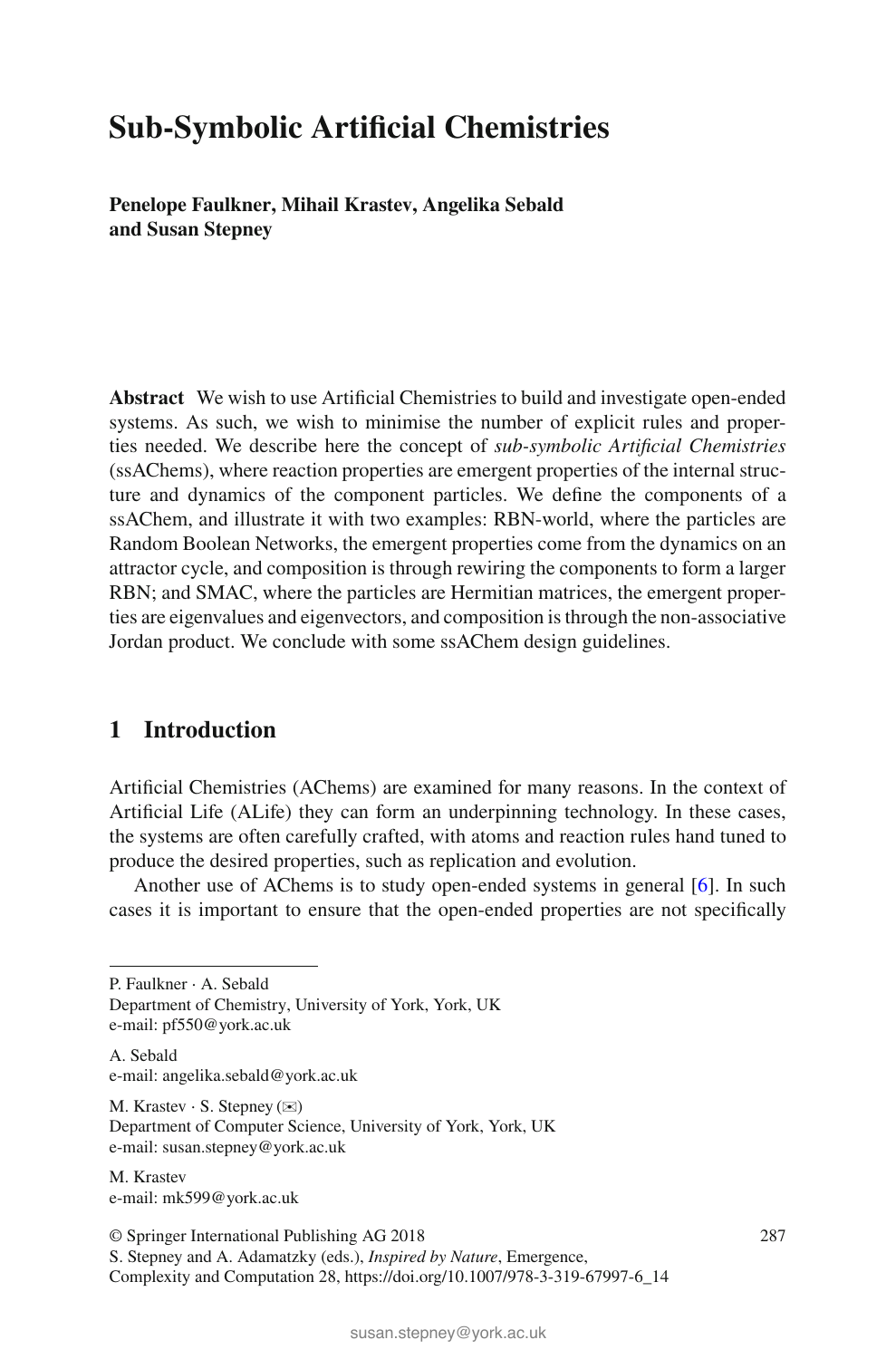designed in, but rather emerge from the properties underlying system. Such behaviour is needed to allow the possibility of multiple levels of emergence.

In 2009, Faulconbridge, Stepney, Miller and Caves presented the first work on a *subsymbolic artificial chemistry* (ssAChem), called bRBN-world [\[11](#page-35-3)], with subsequent work described in [\[9,](#page-35-2) [10](#page-35-1)]. The core idea of ssAChems is that reaction properties should be emergent properties of the internal structures of the relevant atoms and molecules, analogous to the way that these are emergent properties of the electronic structures of physical atoms and molecules. The behavioural specifics emerge from these structures, rather than being solely defined by external rules.

We have continued work on ssAChems, enriching and diversifying the original concept. In this chapter we brings together some of the recent work. We start with some background material on AChems in general (Sect. [2\)](#page-1-0). We then give a formal definition of ssAChems (Sect. [3\)](#page-6-0). We use this definition to introduce a new ssAChem, SMAC, based on matrix algebra (Sect. [4\)](#page-12-0). We also use the definition to summarise bRBN-world, and add a new feature: an environmental temperature model (Sect. [5\)](#page-24-0). We finish with some guidelines to follow when designing a new ssAChem (Sect. [6\)](#page-34-0).

# <span id="page-1-0"></span>**2 Why AChems?**

# *2.1 What Chemistry Can Give ALife/Complexity Science*

When we take a good look at the contemporary activities carried out under the broad umbrella of 'chemistry' we are confronted with a vast range of fascinating developments and output. An increasing proportion of these research and development activities no longer fits the traditional boxes of the various science disciplines, but instead has moved to cover areas in between classical disciplines, ranging from shared approaches with physics, engineering, materials science, biology, pharmacology, archaeology, forensic sciences all the way to medical sciences.

This contemporary state of affairs can act as an encouragement for our endeavour to design subsymbolic artificial chemistries (we come back to various definitions in a moment): whatever theoretically underpins this wide range of natural activities must surely cater well for the emerging properties of a rich system.

Traditionally, the discipline has been subdivided into the classical domains of organic, inorganic and physical chemistry. This subdivision is still maintained in many areas of undergraduate teaching and in organisational structures of many chemistry departments. However, its mainly output/substance focus cannot help us with finding inspiration for the rational design of artificial chemistries.

If we want to take inspiration from chemistry for the design of algorithms with emergent properties we need to take a step back, and take a dispassionate and perhaps slightly unconventional look at the very core of what forms the basis of the conceptual and descriptive framework that helps us to deal with chemistry. Stripping matters back to the essentials yields the following picture.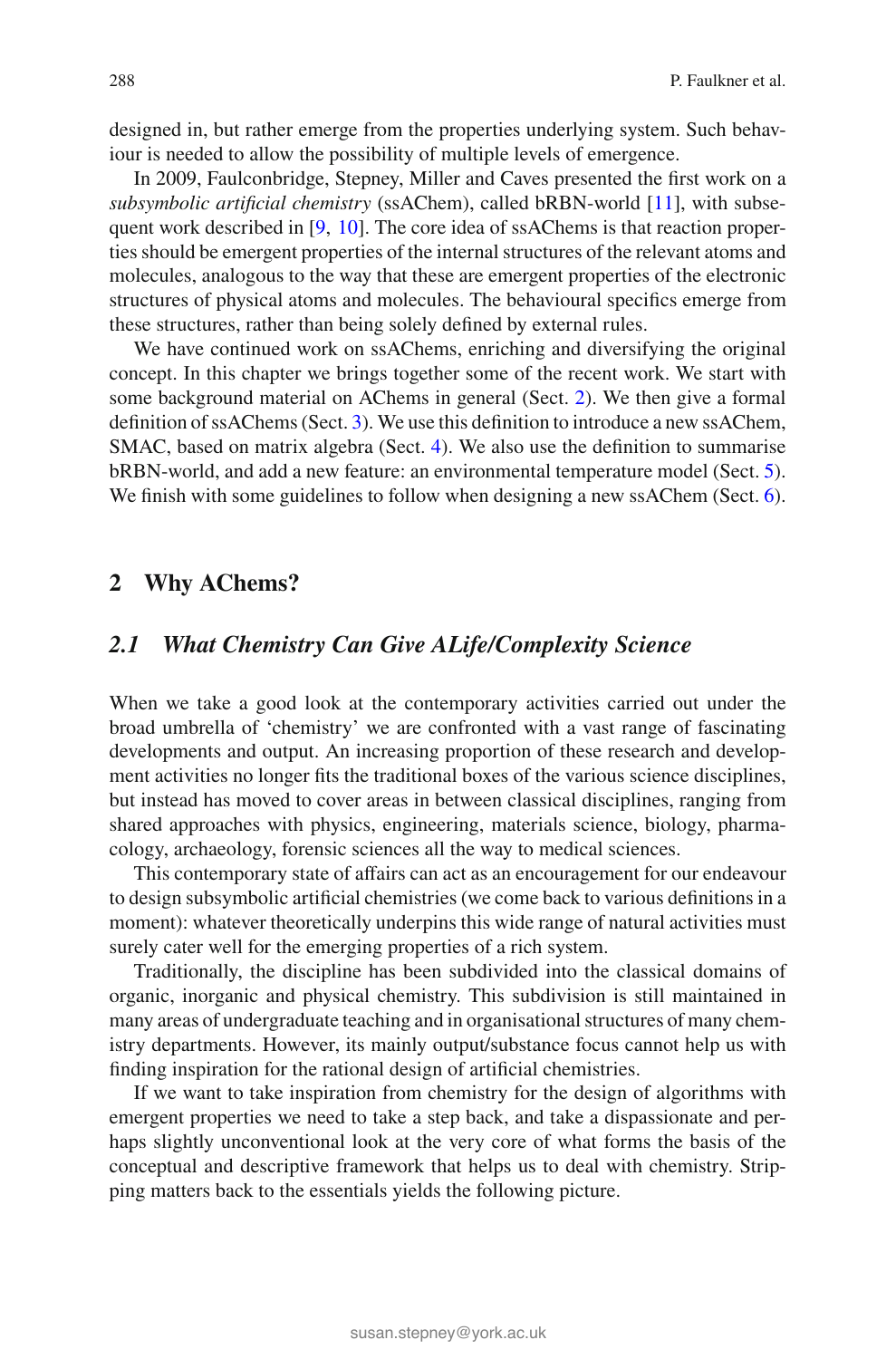Nature provides a set of possibilities: the elements in the periodic table. Their properties in turn provide variability, and their number forms the basis of endless options for combinatorics constrained by reaction properties. In practice much of the rich behaviour of chemical systems relies on a fairly small subset of chemical elements. Biochemistry produces its own larger 'units' from this small subset of chemical atoms: the four unit genetic code, and the 20 unit amino acid code. Primary linear combinatoric systems (DNA and proteins) then exploit spatial properties to gain functional secondary and tertiary structures. In each case, the properties of the units emerges from their internal structure. Further exotic units can be added to these small alphabets in certain circumstances. The properties of these further units emerge in a similar manner.

Faced with having to understand, handle, predict or manipulate a massive set of possibilities, the discipline of chemistry has developed empirical rules to come to grips with this richness in nature. The basic set of rules in use is limited and fairly straightforward. The energetics of the systems considered are described by thermodynamics; kinetics describe rates of change (and often reaction mechanisms) of the systems as macroscopic entities. The laws of quantum mechanics describe microscopic properties such as electronic structures of atoms and molecules. Statistics, mainly in the form of statistical thermodynamics, provides the necessary link between macroscopic and microscopic properties.

This small but effective set of rules in operation deals with essentially the entire vast range of 'chemistry'. Note that (i) none of these rules applied to 'chemistry' make any reference to chemical properties, and (ii) all of the many and varied properties of chemical systems emerge from the combination of a set of possibilities with a set of rules. This 'chemistry rule book' seems to be quite capable of dealing with the rich natural system.

Let us translate this highly minimalistic view of the working of the foundations of chemistry to our task of recreating similarly rich emergent properties in silico. To do this we need recognise that chemistry uses descriptive rules that are a scientific model built from observation of what the system does; such a model may be wrong or partial. AChems, on the other hand, implement underlying rules that govern what the simulation system does; such rules cannot be wrong, cannot be broken. Thus we must chose our simulation rules judiciously, not to rigidly enforce one level of behaviour, but to provide sufficient richness of possibilities that higher level rulebased behaviours can emerge.

A stripped down view of the underpinning rules of chemistry lends itself to being applied in the rational design of algorithms with emergent properties: we need (i) to pick a sufficiently large and versatile set of possibilities ('atoms') and (ii) combine this set with a small but powerful set of rules to govern the possibilities and steer the system toward a sweet spot of just enough complexity. Nature does this fabulously well, so there is no immediately obvious reason why we should not be able to recreate such behaviours in silico, as long as we are able to do so in a computationally feasible manner.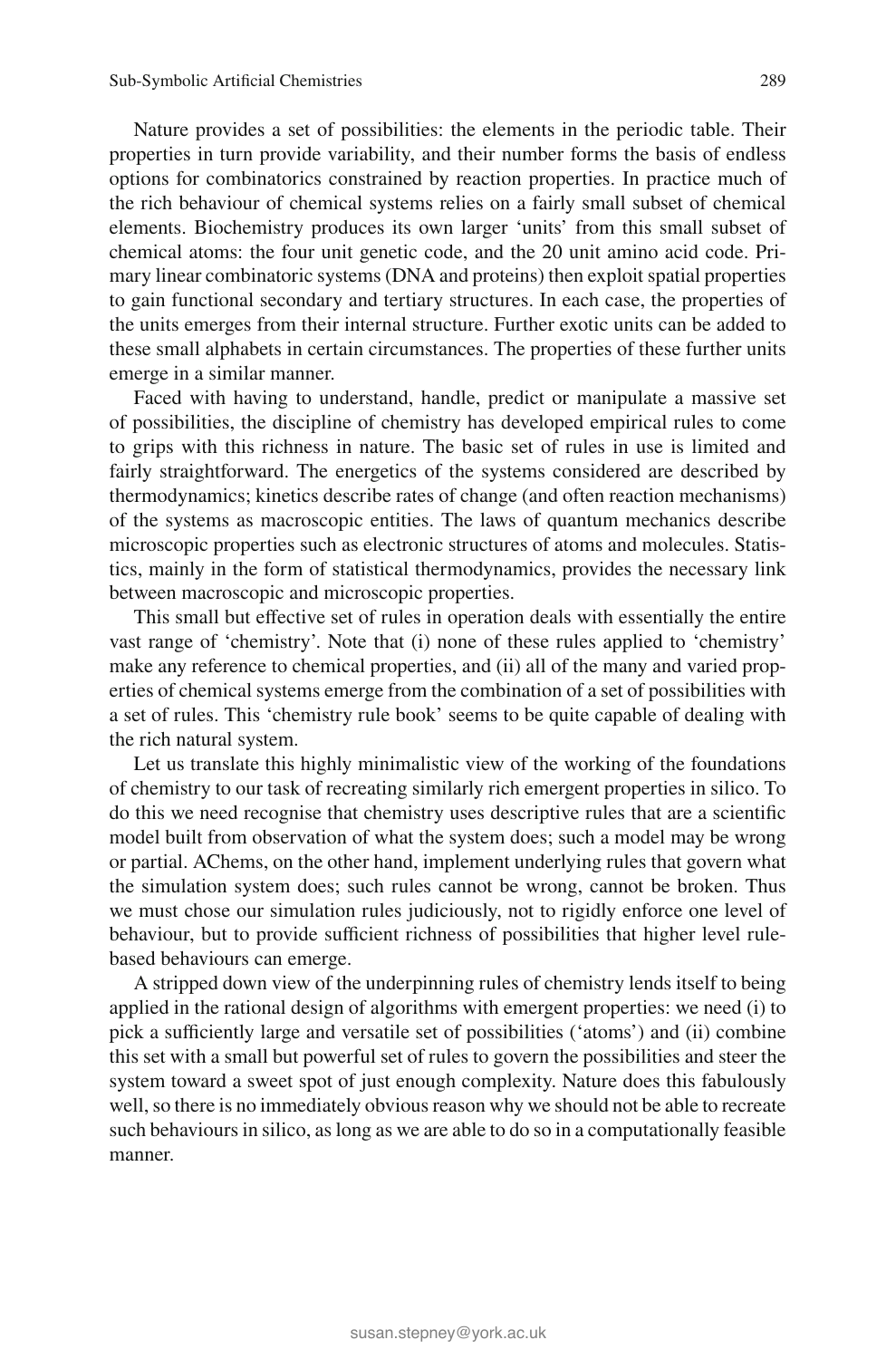# *2.2 Quick Definition of AChems*

An artificial chemistry (AChem) is a computational system that is analogous to certain aspects of the dynamics of atomic and molecular level interactions of real chemistry. AChems are not typically used as *simulations* of real chemistry, but rather exploit combinatorics, dynamics, and other properties in a computational setting. Often, AChems are used to explore aspects of Artificial Life, and aspects of the origin of life. Here we are interested in exploring how open-ended systems can develop as a consequence of emergent properties.

Dittrich et al. [\[7](#page-35-13)] formally define an AChem as a triple (*S*, ℝ, A), where *S* is the set of possible molecules,  $\mathbb R$  is the set of rules for interacting the molecules, and  $\mathbb A$  is an algorithm describing the dynamics of the environment, the reaction vessel, and how the rules are applied to the molecules.  $\mathcal{S}$  and  $\mathbb{R}$  are more fundamental to the AChem, and may be thought of as the underlying 'physics' of the system;  $A$  may then be varied to see how the specified molecules and rules behave in different environments or contexts, for example, spatial *versus* aspatial, closed *versus* chemostat.

S and ℝ can be defined explicitly (by listing all possible molecules, and all possible interactions), or implicitly, using a procedural algorithm or declarative expression. For an open-ended system, both  $\mathcal S$  and  $\mathbb R$  need to be defined implicitly, as novel molecules and their interactions can continually arise.

# *2.3 Historical Context*

AChems were originally created as an addition to the study of artificial life in the hopes that they would illuminate the transition from inanimate to animate matter through complex chemistry. Three properties are thought to be the basis for openended evolution and complexification of life [\[2](#page-35-12), [8](#page-35-5), [24](#page-35-11)]

- 1. *self-replication*: a property that directly or indirectly propagates the creation of copies of itself [\[14,](#page-35-10) [15,](#page-35-9) [23\]](#page-35-7)
- 2. *metabolism*: a lifeform's ability to change and maintain itself in its life time, by processing energy to reproduce, repair damage, create or destroy structures [\[16,](#page-35-8) [23](#page-35-7)]
- 3. *mutability*: the capability for minor changes to occur during replication [\[8](#page-35-5)], needed for life capable of evolutionary behaviours

From these requirements of life the need for several high level emergent properties of chemistries have been inferred [\[11](#page-35-3)]: autocatalytic sets [\[17](#page-35-6)] (a precursor of selfreproduction); hypercycles [\[8](#page-35-5)]; and heteropolymers (giving an information-bearing molecule made up from a set of repeating subunits, for example RNA and DNA  $[22]$ ).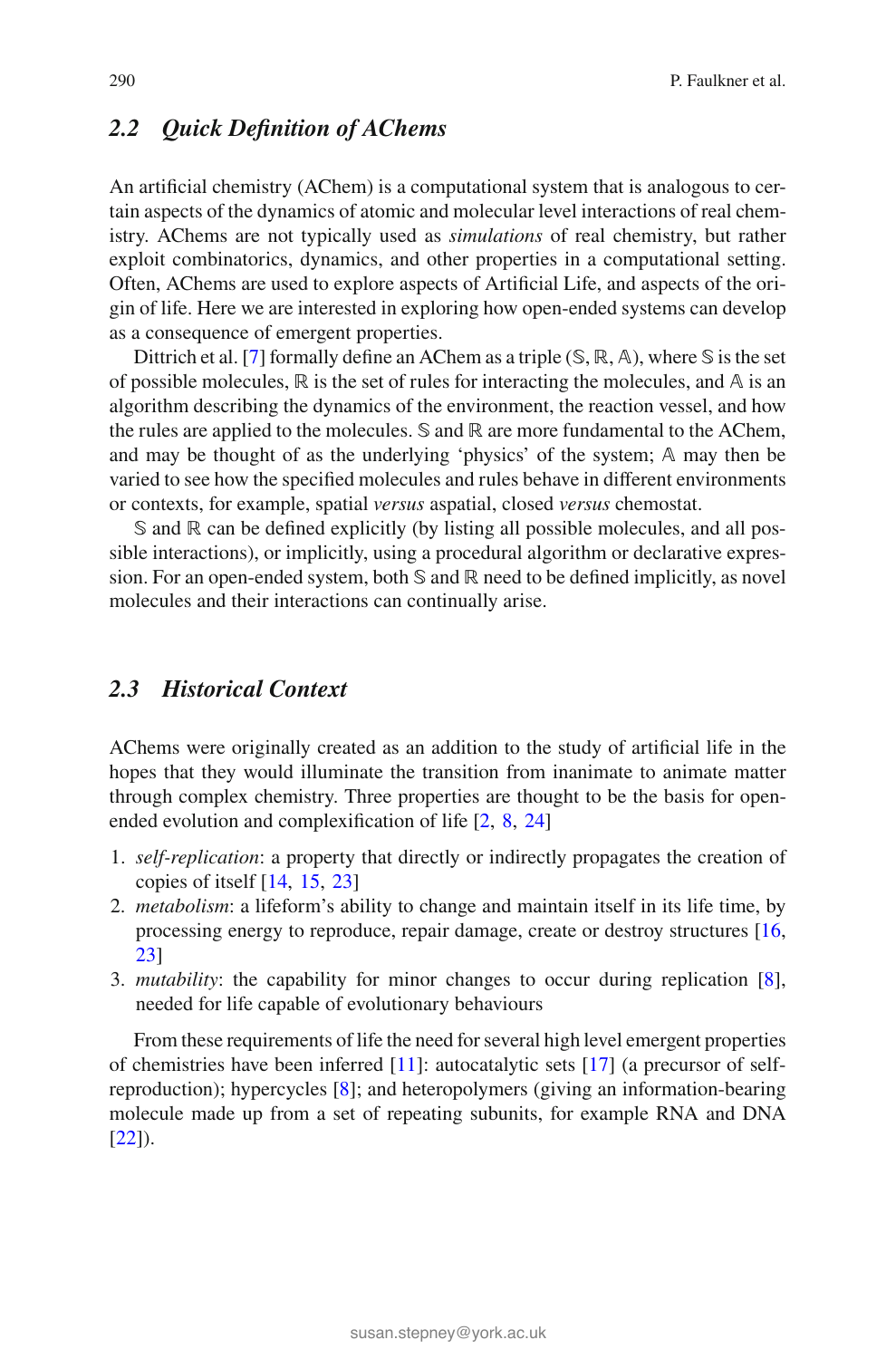# *2.4 Desirable Properties of an AChem*

Complex *emergent* properties such as self-replication and metabolism should not be designed *into* an AChem. Instead, we can define a set of low level requirements of a chemistry that can be tested at the level of small 'molecules' comprising only a few atoms [\[9,](#page-35-2) [11](#page-35-3), [25](#page-35-14)]. These properties are not sufficient for these and other higher level properties to emerge, but are necessary to allow them to exist.

# **2.4.1 Macroscopic Properties**

- ∙ *unbounded molecular size*: an open-ended system must have some aspect of its state space unbounded in size; a bounded system could (at least potentially) exhaust its state space.
- ∙ *conservation of mass*: some form of conservation law (energy, mass, particle number) is needed to stop the system simply being a white hole; we conserve atoms, in a context where our reaction vessel may have inflows and outflows.

# **2.4.2 Microscopic Properties**

- ∙ *synthesis*: the forming of a bond between two molecules, producing a new larger molecule:  $A + B \rightarrow D$ . The products of synthesis (and decomposition, below) should be the same kind of objects as the reactants, so that these can then react without the need to introduce new kinds of rules.
- ∙ *self-synthesis*: the forming of a bond between two identical molecules: *A* + *A* → *D*. The overall goal is start from a relatively small set of atoms, so we must allow some atoms and molecules to bind with copies of themselves. However, selfsynthesis should not be universal, as we do not want every randomly selected set of atoms to form a molecule. If all molecules were possible, the system would be the basic combinatorics of all possible combinations of the atoms. We want the system to have the same complexity as real chemistry, so we need implicit restrictions to the set of possible molecules.
- ∙ *decomposition*: the removal of a bond in a molecule (which may affect other bonds in the molecule):  $D \rightarrow A + B$ . Decomposition allows for the potential formation of structures that cannot be formed directly by synthesis, for example by allowing the use of scaffolding. It also allows cycles in reaction networks, for example, metabolic cycles as a combination of anabolic (building up) and catabolic (breaking down) reactions.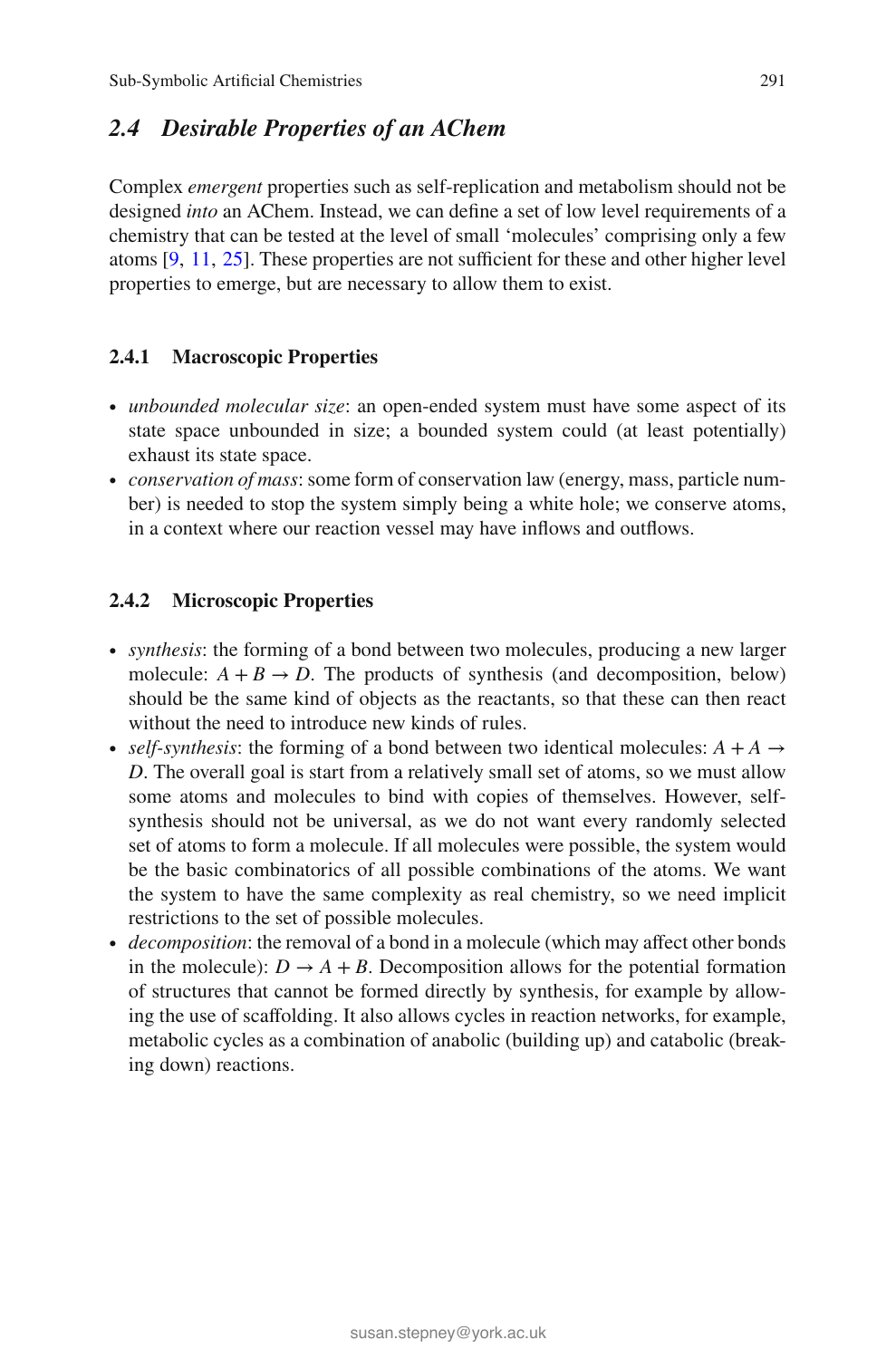#### **2.4.3 Environmental and Contextual Properties**

Molecules and reactions should be able to be influenced by environmental or contextual conditions, such as space and temperature analogues. This allows the same 'physics' of the molecules to exhibit different behaviours in different contexts, and so for that behaviour to potentially be controlled, regulated, or influenced.

Additionally, molecules and reactions should be able to influence their environment, permitting feedback cycles so that the system can influence its own dynamics. For example, endothermic and exothermic reactions can affect the environmental temperature, which in turn can affect reaction rates.

# *2.5 Rationale for Sub-symbolic AChems*

In real-world chemistry, whether an atom or molecule bonds with another is a result of a complex set of factors based on the states of the reactants, such as the number of electrons and energy states. These are emergent properties that cannot be inferred from the chemical formula (symbolic form) of a molecule.

In order to build a system with such properties we use a new approach, of defining atoms with internal structure. Rather than assigning an atom a symbol and then defining its bonding behaviour purely in the rule system, we define an atom with its own structure and emergent properties. We then define bonding rules in terms of these emergent properties.

We call AChems that display this property of controlling binding based on emergent properties of the molecule *sub-symbolic AChems* (ssAChems) [\[9,](#page-35-2) [11](#page-35-3)]. These ssAChems move beyond treating atoms as structureless symbols as in traditional AChems.

We use the same  $(S, \mathbb{R}, A)$  formalism to define our ssAChems below, but our systems have more of their semantics and behaviour provided in the molecules in S (since it emerges from their internal structure), and less in the rules ℝ; behaviour can emerge in a uniform manner across molecules. This makes the definitions in ssAChems more implicit than in symbolic AChems.

### **2.5.1 Terminology**

To help prevent confusion between the properties of real chemical molecules and our AChem objects, and to prevent the abuse of chemistry terminology, we use the following distinct terminology:

- ∙ The objects of interest are **particles**; these are either atomic particles (**atoms**) or composite particles (**composites**).
- ∙ Particles can be joined together, or composed, with **links**; links can be broken to decompose composite particles; no operations within the system can decompose an atom.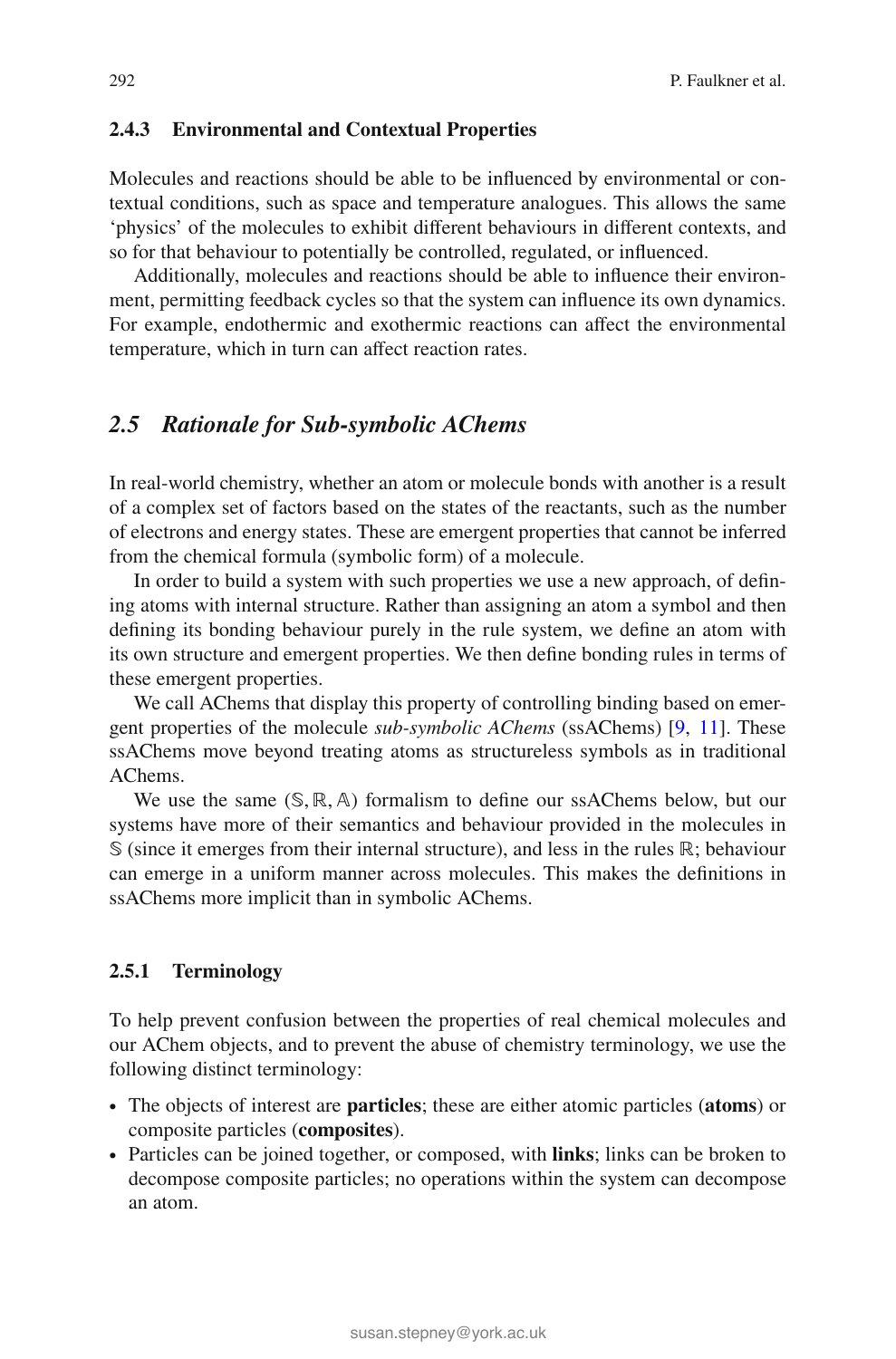# **2.5.2 Requirements and Design Principles**

We place several requirements on the kinds of things that can be used as the basis of an ssAChem.

- ∙ *structure and/or dynamics*: the particles should have an underlying structure and/or dynamics, from which linking properties can emerge
- ∙ *multiple emergent properties*: in a system with a rich set of emergent properties, different properties can be selected to serve a variety of functions
- ∙ *single type of particle*: atomic particles can be linked to form composite particles that are the same type of thing as the atoms, with the same kind of emergent properties, so that these can in turn link to other atoms and composites, without the need to introduce new rules
- ∙ *everything emergent*: any design decision (for example, linking probability) is based on an emergent property, not on a property of the underlying representation (for example, a property should not rely on using the first item in a list, but instead the item in the list with, say, the maximum or minimum value of an emergent property)
- ∙ *computational tractability*: we wish to build computational systems, and so we need the calculation of emergent properties, and of the composition rules, to be tractable.

# <span id="page-6-0"></span>**3 Definition of an ssAChem**

In this section we define a generic ssAChem, in terms of its(𝕊*,* ℝ*,* 𝔸). This provides a detailed framework that can be instantiated with specific ssAChems. This framework is then instantiated with two example ssAChems, one based on Hermitian matrices (Sect. [4\)](#page-12-0), and one based on Random Boolean Networks (Sect. [5\)](#page-24-0).

# 3.1 The Set of Possible Particles S

The particles are defined in terms of the underlying **structure** of particles, their **behavioural model**, and the **emergent properties** of that model. Particles in an ssAChem have their own emergent behaviours that are exploited by the rules. Some of the 'physics' of the system has been moved from ℝ into S.

# **3.1.1 Structure**

*S* defines the underlying **structure** of the members of the particle set. Example structures are: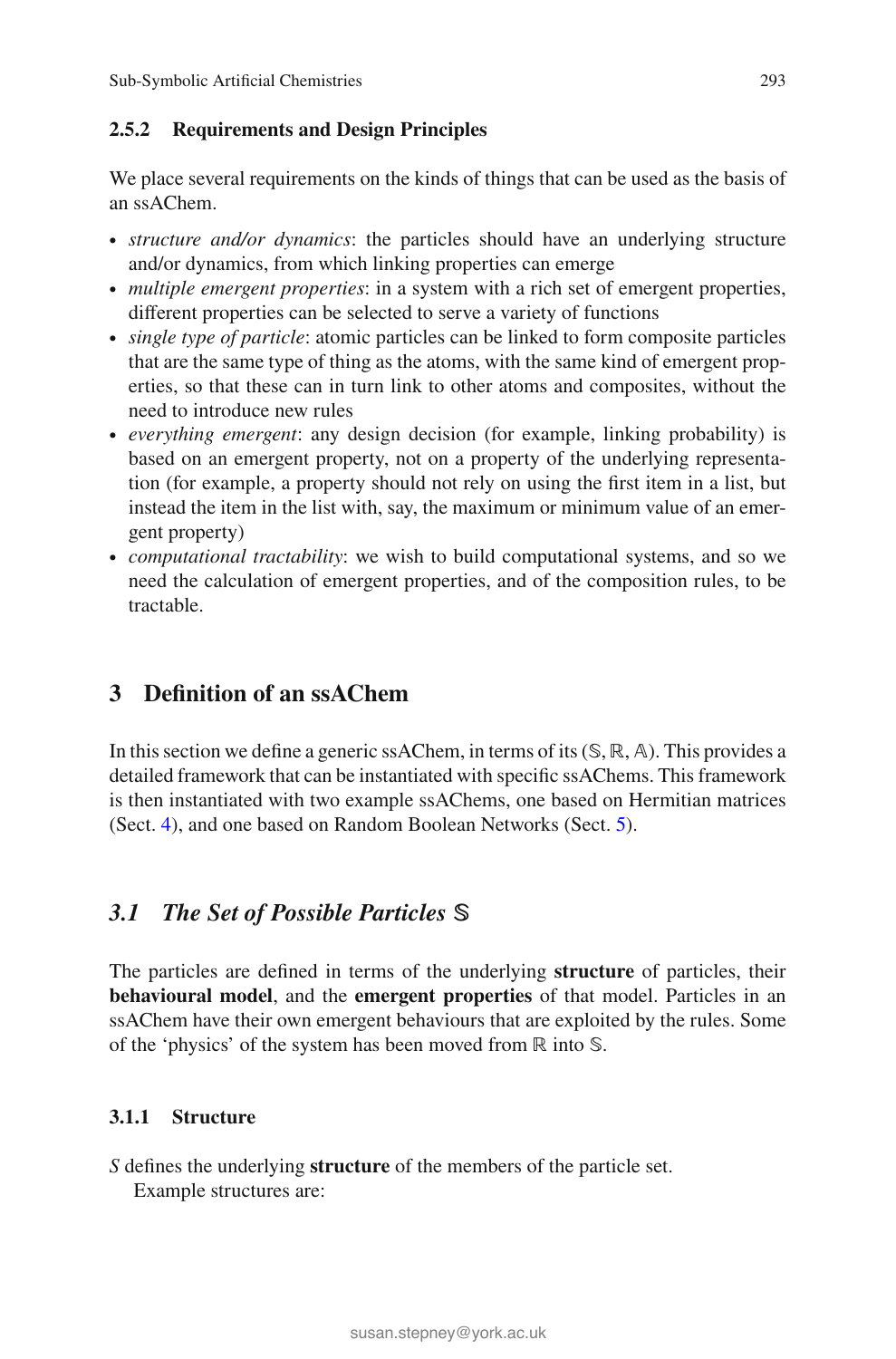- ∙ Binary trees: *S* ∶= *A* | *S* × *S*, so *S* is the set of possible particles comprising the atoms *A* and all pairwise linked particles *S* × *S*. This structure is used in the matrix chemistry of Sect. [4.](#page-12-0)
- ∙ General *n*-ary trees: *S* ∶= *A* | *S*<sup>+</sup>, so *S* is the set of possible particles comprising the atoms  $\vec{A}$  and all chains of linked particles  $S^+$  (we also require the chain length to be  $\geq$  2). This structure is used in the RBN chemistry of Sect. [5.](#page-24-0)
- ∙ General graphs: *S* ∶= (*E, V*), where the vertices are the constituent atoms *A*, and the edges are the relevant links. This structure is a model for real world molecules.

Other structures can be defined. We require structures to have a 'memory' of the underlying constituent atoms. That is, any structure defined must conserve atomic constituents:

$$
A + B \rightleftharpoons C \Rightarrow bag(A) \oplus bag(B) = bag(C)
$$
 (1)

where  $bag(P)$  denotes the bag (multiset) of atoms in particle P, and  $\oplus$  denotes bag addition.

### **3.1.2 Behavioural Model**

*B* is the **behavioural model** of the particles, which provides the basis of the chemical properties of interest of the particles.

Each particle structure  $s \in S$  has a behavioural model instance  $b \in B$ , derived via linking rules from the behavioural model instances of its constituent atoms.

Some models are static mathematical constructs (for example, matrices, Sect. [4\)](#page-12-0). Others may be discrete dynamical systems (for example, RBNs, Sect. [5\)](#page-24-0), which can have an associated current **state**,  $\Sigma$ .

#### **3.1.3 Emergent Properties**

Behavioural models have one or more **emergent properties**:  $e : B \times \Sigma \rightarrow X$ . The ssAChem-specific type *X* is typically the real numbers, but it may be, say, a vector, or any other type of interest.

These emergent properties can be used for a variety of purposes: here we use them mainly for linking probabilities.

It is desirable for these emergent properties to be efficiently computable.

#### **3.1.4 Atoms and Composites**

Each of the **atoms**,  $A \subset S$ , is assigned a unique base atomic model  $b_a \in B$ . Where relevant, each atom instance is initialised to a particular or random initial state,  $\sigma_0 \in \Sigma$ .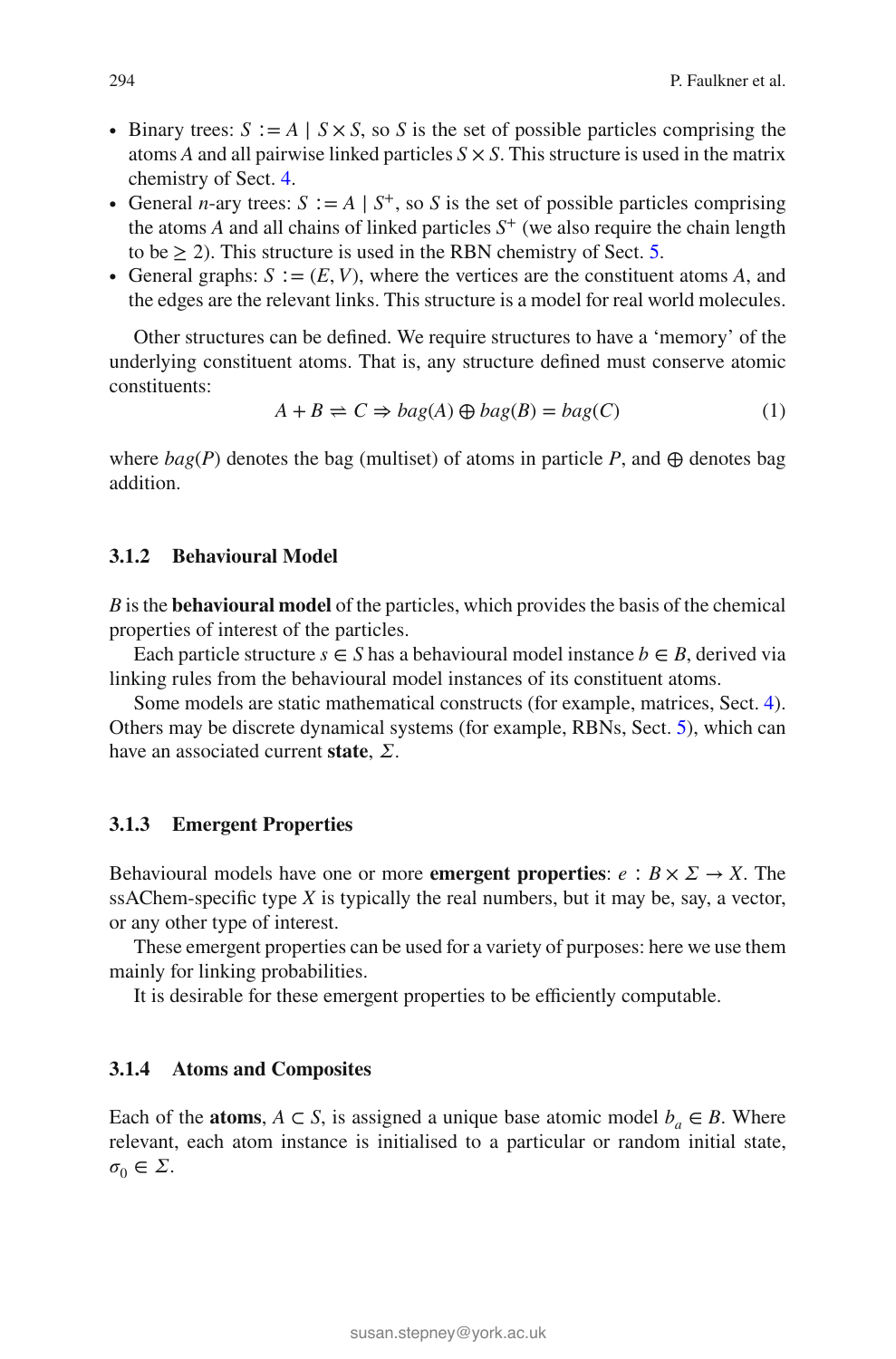Each atom is assigned a unique symbol as its name, enabling us to write down the structure of specific particles. This name is typically an arbitrary letter, or a structured name reflecting some of its underlying emergent properties. The name may be decorated with a tag to indicate the current state of an atom instance.

Each composite is defined by its structure, behavioural model, and current state:  $C = S \times B \times \Sigma$ .

Composites may have an internal composition mirroring their structure *S*; that is, subcomposites corresponding to substructures may also have behavioural models and state. These submodels and substates are related to the overall model and state in a way defined by the linking algorithms (see later).

One possibility we have yet to explore is associating multiple diverse models with a given structure, with  $C = S \times (B \times \Sigma)^N$ . For example, one model might express micro/particle level behaviour, and another macro/ensemble level behaviour. Or one might express linking properties, another functional properties, allowing composites to have some derived behaviour. Or the models might be combined in some way to jointly express a single property.

# *3.2 The Rules,* **ℝ**

The rules define the result of linking two particles, and of decomposing a composite particle. Each of these is defined through a precondition (whether the rule applies), and an operation (the result of applying the rule).

#### **3.2.1 Ancillary Information**

Ideally, all the properties of a particle emerge from its behavioural model. However, in some cases extra information is needed to make deterministic the definition of how two particles link, or how a composite particle decomposes. This ancillary information is provided to operations by the parameter  $\lambda \in L$ .

The ancillary information  $\lambda \in L$  might provide some internal position within the structure of *C* where the link is to be established or decomposed; it might provide details of which linking site is to be used. The specific value of  $\lambda$  is provided by the algorithm.

For example, in bRBN-world (Sect. [5\)](#page-24-0), each particle has two linking sites, and the ancillary information of which site is to be used in the linking attempt is provided by the algorithm (a random choice if both are available). This choice is made emergently in the later Spiky-RBN ssAChem [\[20](#page-35-15)].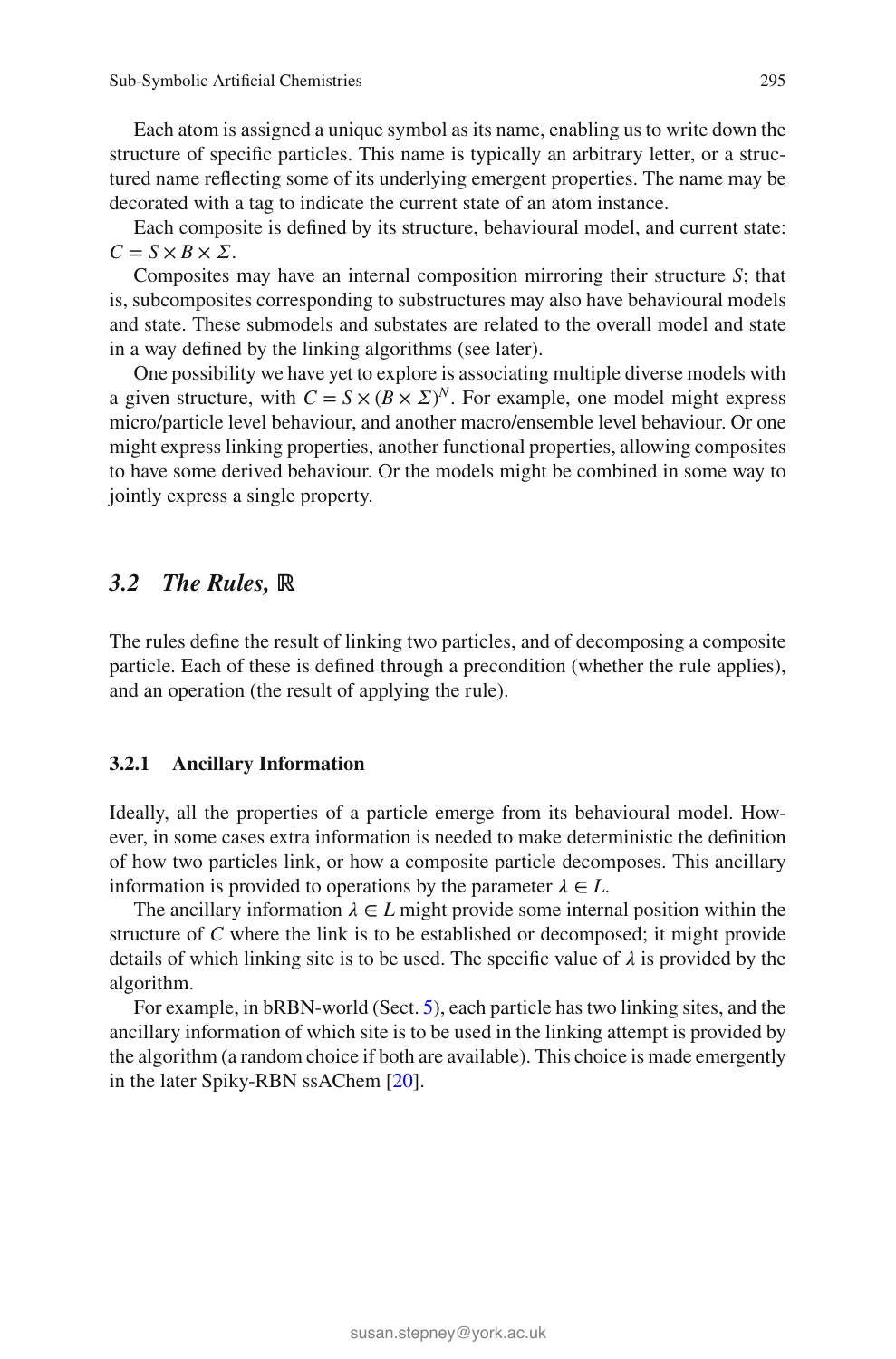#### **3.2.2 Linking Criterion**

The **linking criterion**,  $K : \mathbb{P}((C \times L) \times (C \times L))$ , defines whether a pair of particles can in principle link, based on their emergent properties, plus any ancillary information  $\lambda \in L$ . *K* defines the domain of applicability, or precondition, of the linking operation *⌢*.

Whether particles that can link in principle then link in practice is given by the *linking algorithm*, which depends on further factors.

### <span id="page-9-0"></span>**3.2.3 Linking Operation**

The **linking operation**,  $\sim$  :  $(C \times L)^2 \rightarrow C$ , takes two particles, plus ancillary information, and gives their linked composition. The linking operation can be applied only if the linking criterion holds.

It is desirable that the linking operation to be either non-commutative  $(a \neg b \neq b)$ *b* $\sim$ *a* in general), or non-associative ( $a \sim (b \sim c) \neq (a \sim b) \sim c$  in general), or both [\[12](#page-35-16)]. An operation that is both commutative and associative cannot capture *isomers*, composites comprising the same collection of atoms but with different structures and properties. This is because with associativity we can omit the brackets, so  $a<sub>0</sub>(b<sub>0</sub>c) = a<sub>0</sub>b<sub>0</sub>c$ , and then with commutativity we can swap adjacent atoms:  $= a \sim c \sim b = c \sim a \sim b$ . By this means we can get all permutations of *a*, *b*, *c*; the linked system is merely an *unstructured* bag of atoms, not a structured composite, and so loses much of the possible combinatoric power.

#### **3.2.4 Decomposition Criterion**

The **decomposition criterion**,  $K_d$ :  $\mathbb{P}(C \times L)$ , defines whether a composite particle can in principle decompose, based on its emergent properties, plus any ancillary information  $\lambda \in L$ .  $K_d$  defines the domain of applicability, or precondition, of the decomposition operation.

Decomposition acts to break links between subcomposite components: it does not cleave atomic particles. Hence no atomic particle is in  $K_d$ .

Whether composite particles that can decompose in principle then decompose in practice is given by the *decomposition algorithm*, which depends on further factors.

#### **3.2.5 Decomposition Operation**

The **decomposition operation**,  $D: C \times L \rightarrow C^2$ , takes a composite particle, plus ancillary information, and gives its decomposed products resulting from breaking a single link. The decomposition operation can be applied only if the decomposition criterion holds.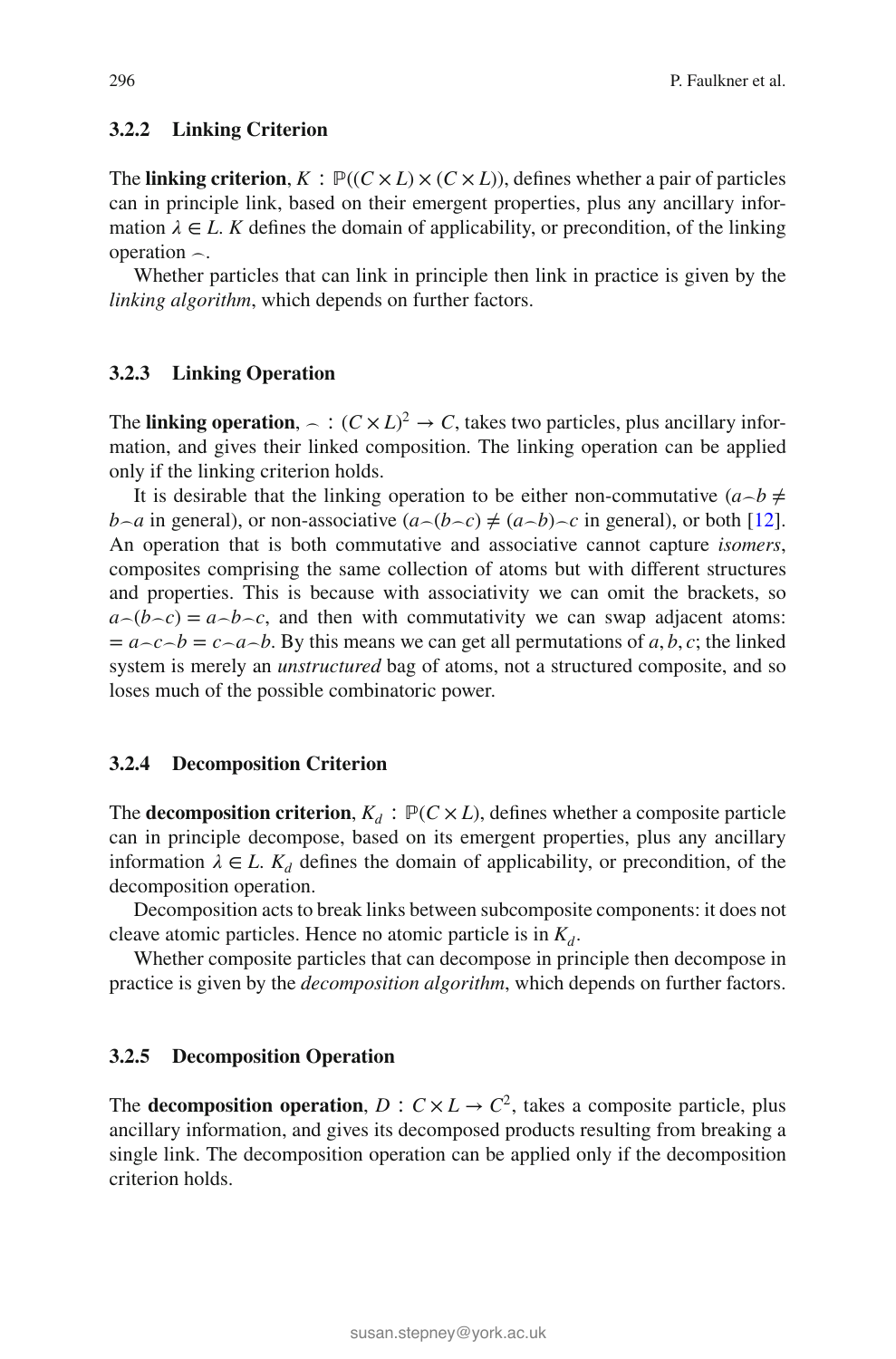There is no requirement for the products to be able to link to form the original composite. Thus decomposition may allow the indirect formation of composites that cannot form by linking alone.

# 3.3 The Algorithm, A

The overall reactor algorithm describes the *dynamics* of the reaction system, including the effect of the environment. Environmental effects may include such things as spatial structure (well-mixed, grid, etc.), inflows and outflows of particles, and (analogues of) energetics. The environmental state can affect the probability of an attempted linking or decomposition succeeding.

# **3.3.1 Environment**

The **environment**,  $\mathcal{E}$ , captures those properties of the system within which reactions happen that are not captured by particle properties alone.

For example, the environment might be aspatial, or a spatial system, allowing varying concentrations and movement of particles; it might have sources and sinks of particles (as in a chemostat); it might have a temperature analogue.

#### **3.3.2 Linking Probability**

The **linking probability**,  $Pr_b: \mathscr{E} \to (C \times L)^2 \to C \to \mathfrak{R}$ , defines the probability that, in a given environment, an attempted linking operation  $(c_1, \lambda_1) \neg (c_2, \lambda_2) = c'$ will be successful.

If the linking criterion is not satisfied, that is, if  $((c_1, \lambda_1), (c_2, \lambda_2)) \notin K$ , then the linking operation is not applicable, and we say that  $Pr_b(e)((c_1, \lambda_1), (c_2, \lambda_2))(c') = 0$ . The linking algorithm can distinguish the case of not linkable in principle (not in *K*) from linkable but with zero probability in this case (in *K*, but nevertheless  $Pr_b = 0$ ).

#### **3.3.3 Linking Algorithm**

The **linking algorithm** defines how to use the linking rule and linking probability to perform a linking attempt. The behaviours of a given particle structure and rules can be explored in a variety of algorithms.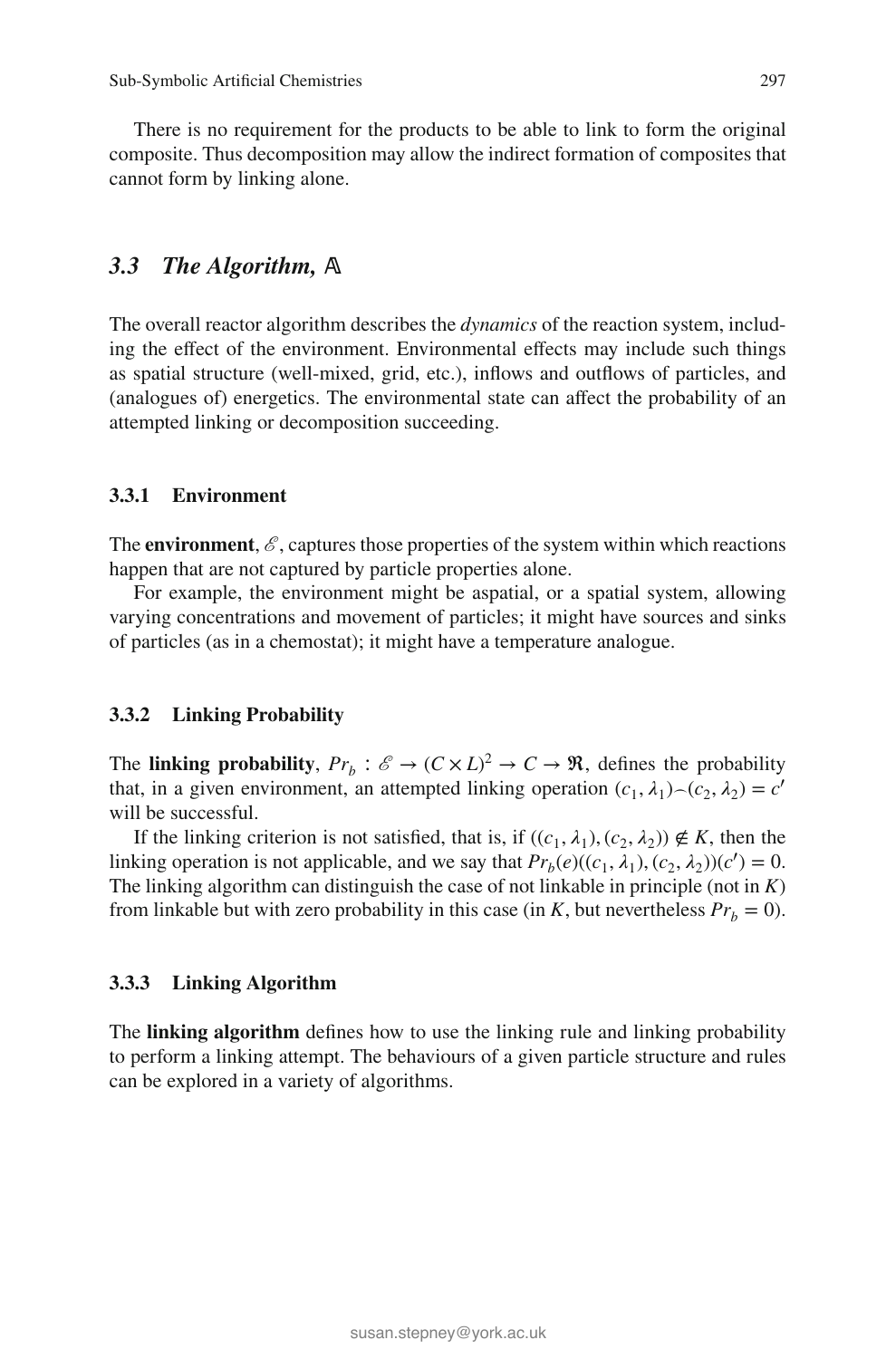### **3.3.4 Decomposition Probability**

The **decomposition probability**,  $Pr_d : \mathcal{E} \to C \times L \to C^2 \to \mathbb{R}$ , defines the probability that, in a given environment, an attempted decomposition operation,  $(c, \lambda) \rightarrow$  $(c_1, c_2)$ , will be successful.

# **3.3.5 Decomposition Algorithm**

The **decomposition algorithm** defines how to use the decomposition rule and decomposition probability to perform a decomposition attempt.

#### **3.3.6 Reactor Algorithm**

The **reactor algorithm** defines how to use the linking and decomposition algorithms, and the environment state, to describe the overall behaviour of the reacting system. It defines which particles are in the initial system, which are chosen for linking and decomposition attempts, and if and how particles are added to or removed from the system during execution.

The algorithm for choosing particles can cover all the possibilities: exhaustive pair-wise search, random collisions via a Gillespie-style algorithm [\[13](#page-35-17)] for a wellmixed reaction vessel, proximity in a spatial grid of diffusing particles, and more. There might be a fixed number of atoms (conservation of mass), or a chemostat-style inflow/outflow, or other non-physical simulation possibilities. Each of these choices can used the same 'physics' of the system (the same  $\mathcal{S}$  and ℝ), merely changing the reaction vessel setup,  $A$ , to investigate different behaviours and properties of the AChem.

# *3.4 Summary of the ssAChem Framework*

- 1. the set of possible particles  $\mathcal{S}$ , and their underlying properties, defined by
	- a. *S*, the underlying **structure** of the particles
	- b. *B*, the **behavioural model** of the particles
	- c. *e*, the **emergent properties** of *B*
- 2. the rules ℝ, defining how particles link and decompose, given by
	- a. the **linking rule**, comprising:
		- i. the **linking criterion**, which defines whether a pair of particles can in principle link, based on their emergent properties
		- ii. the **linking operation**, which takes two particles that satisfy the linking criterion, and gives their linked composition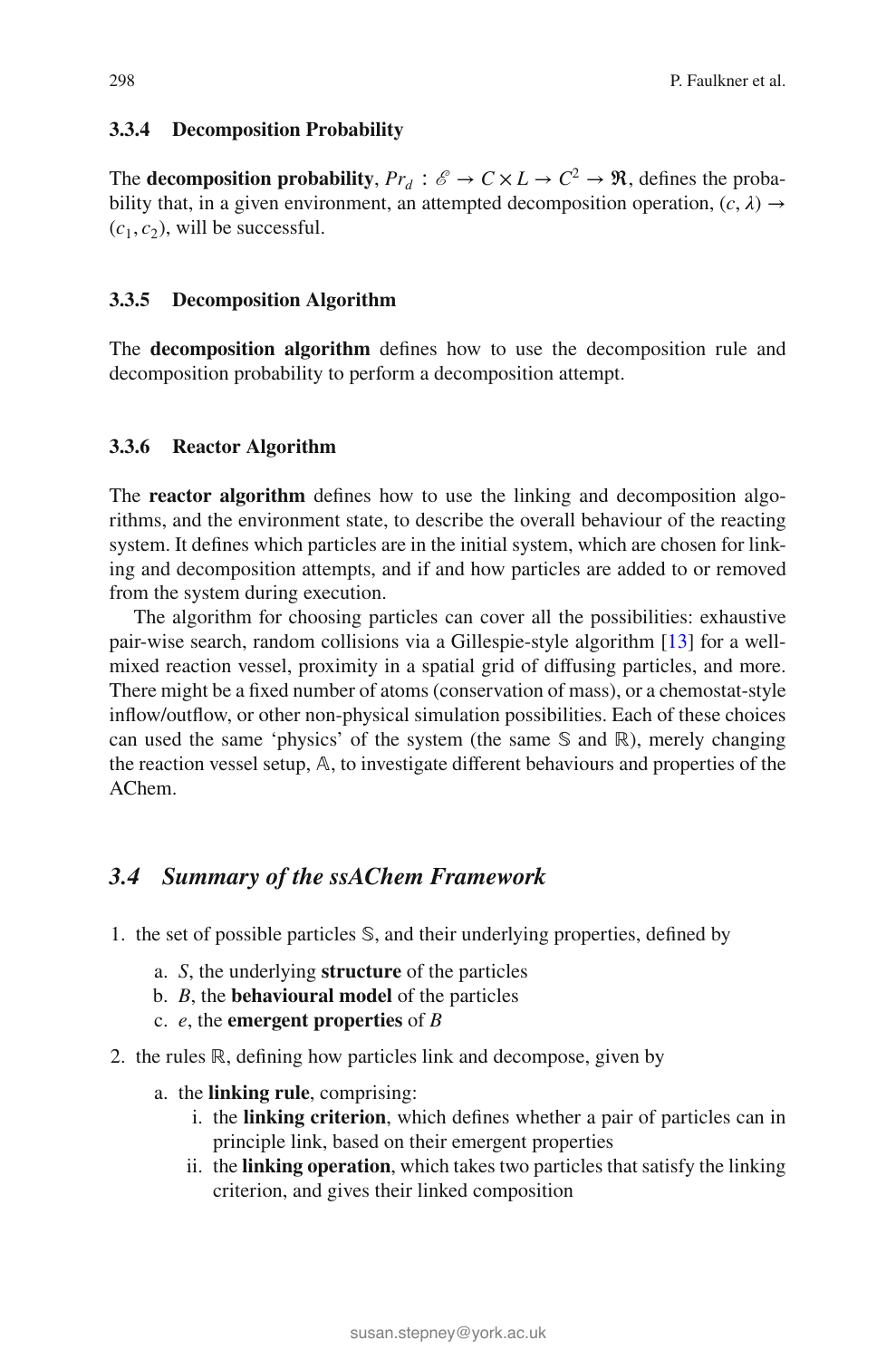- b. the **decomposition rule**, comprising:
	- i. the **decomposition criterion**, which defines whether a composite particles can in principle decompose, based on its emergent properties
	- ii. the **decomposition operation**, which takes a composite particle that satisfies the decomposition criterion, and gives its decomposition products
- 3. the algorithm  $A$ , using the following components to define the overall behaviour of the reacting system:
	- a. the **environment**, defining properties of the system within which reactions occur (e.g., space, temperature)
	- b. the **linking probability** that, in a given environment, an attempted linking operation will succeed
	- c. the **linking algorithm**, which uses the linking rule under the linking probability to perform a linking attempt
	- d. The **decomposition probability**, that, in a given environment, an attempted decomposition operation will succeed
	- e. The **decomposition algorithm**, which uses the decomposition rule under the decomposition probability to perform a decomposition attempt
	- f. The overall **reactor algorithm**, which uses the linking and decomposition algorithms, and defines how particles are chosen for reaction attempts.

# <span id="page-12-0"></span>**4 SMAC: Sub-symbolic Matrix Artificial Chemistry**

In our first example we illustrate the basics of the ssAChem concepts in a relatively simple system that has no dynamic state, but a lot of rich mathematical structure.

We consider a mathematical system with rich algebraic structure that can be employed to define a ssAChem. The basic particle is the *matrix*. Given the richness of emergent properties of matrices and the fact that most computers are optimised for matrix arithmetic, the matrix seems to be a natural base for a sub-symbolic AChem.

There are various so-called matrix AChems in the literature. For example, the Matrix-multiplication chemistry  $[3-5]$  $[3-5]$  works over binary strings and folds them in to matrices to perform linking through matrix multiplication. However, this makes no use of the many emergent properties or algebraic structure of mathematical matrices. In general, existing matrix AChems make little or no use of the mathematical properties of matrices, and would be better named 'array-based' AChems.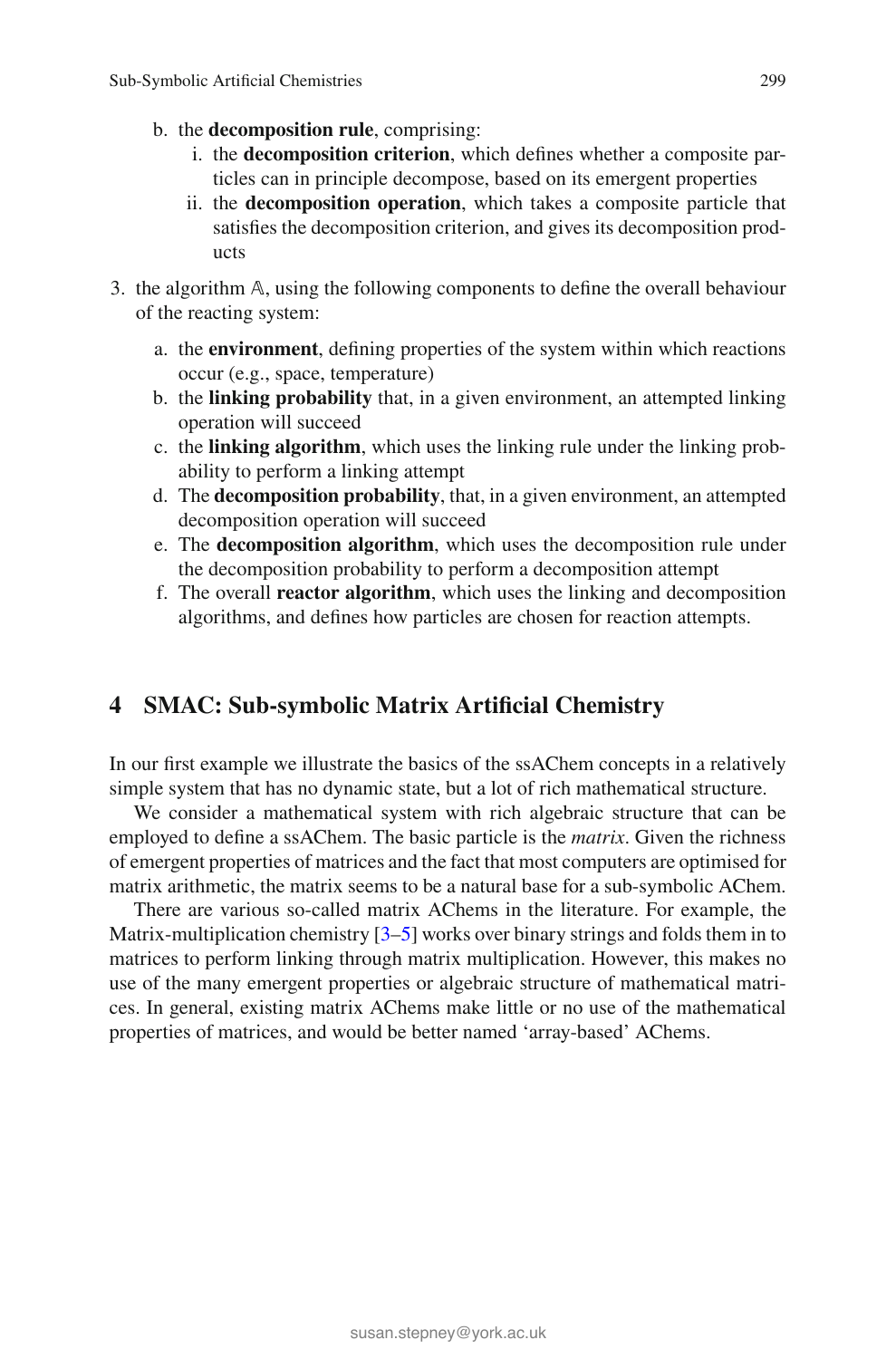# 4.1 SMAC's Set of Possible Particles, S

# **4.1.1 SMAC Structure**

The structure of SMAC particles is defined as *S* ∶∶=*A* | *S⌢S*, that is, the structure of the set of possible particles comprises the atoms *A* and all pairwise linked particles *S⌢S*. So SMAC particles have an underlying binary tree structure.

### **4.1.2 SMAC Behavioural Model**

The SMAC behavioural model *B* is the set of *d* dimensional Hermitian matrices (here  $d = 3$ ). Particles are static; they have no current state  $\Sigma$ .

### Matrix Notation

We define a vector **v** of dimension *d* in terms of its components  $v_i$ ,  $1 \le i \le d$ ; it has magnitude  $|\mathbf{v}| = v$ . We define a matrix **M** of dimension *d* in terms of its components  $M_{ii}$ ,  $1 \le i, j \le d$ . Vector dot product **v**.w, matrix addition **M** + **N**, matrix-vector multiplication Mv, and matrix multiplication MN have their usual definitions.

A Hermitian matrix is one equal to its conjugate transpose:  $\mathbf{M} = \mathbf{M}^{\dagger} \iff M_{ii} =$  $\overline{M}_{ii}$  where  $M_{ii} \in \mathbb{C}$ .

#### **4.1.3 SMAC Emergent Properties**

Matrices have several emergent properties, that is, properties of the matrix as a whole, rather than of its individual components. These include:

- Eigenvalues  $\lambda_i$  and eigenvectors  $\mathbf{v}_i$ , solutions of  $\mathbf{M}\mathbf{v} = \lambda \mathbf{v}$ . A *d*-dimension matrix in general has *d* eigenvalue-eigenvector pairs. Each of the eigenvectors describes a direction, while the corresponding eigenvalue provides a magnitude to that direction. This provides an inherent geometry to the matrix. In general eigenvalues can be complex numbers (they are solutions of the *d*-order characteristic polynomial of the matrix). Here we restrict ourselves to Hermitian matrices, which have real eigenvalues.
- Trace:  $Tr(\mathbf{M}) = \sum_{i=1}^{d} M_{ii}$ . The sum of the eigenvalues equals the trace:  $\sum_{i=1}^{d} \lambda_i =$ *Tr*(**M**), hence the trace of a Hermitian matrix is real.
- ∙ Rank: the dimension spanned by the matrix's rows (or columns).
- ∙ Determinant: |**𝐌**|
- ∙ Similar properties of submatrices of **𝐌**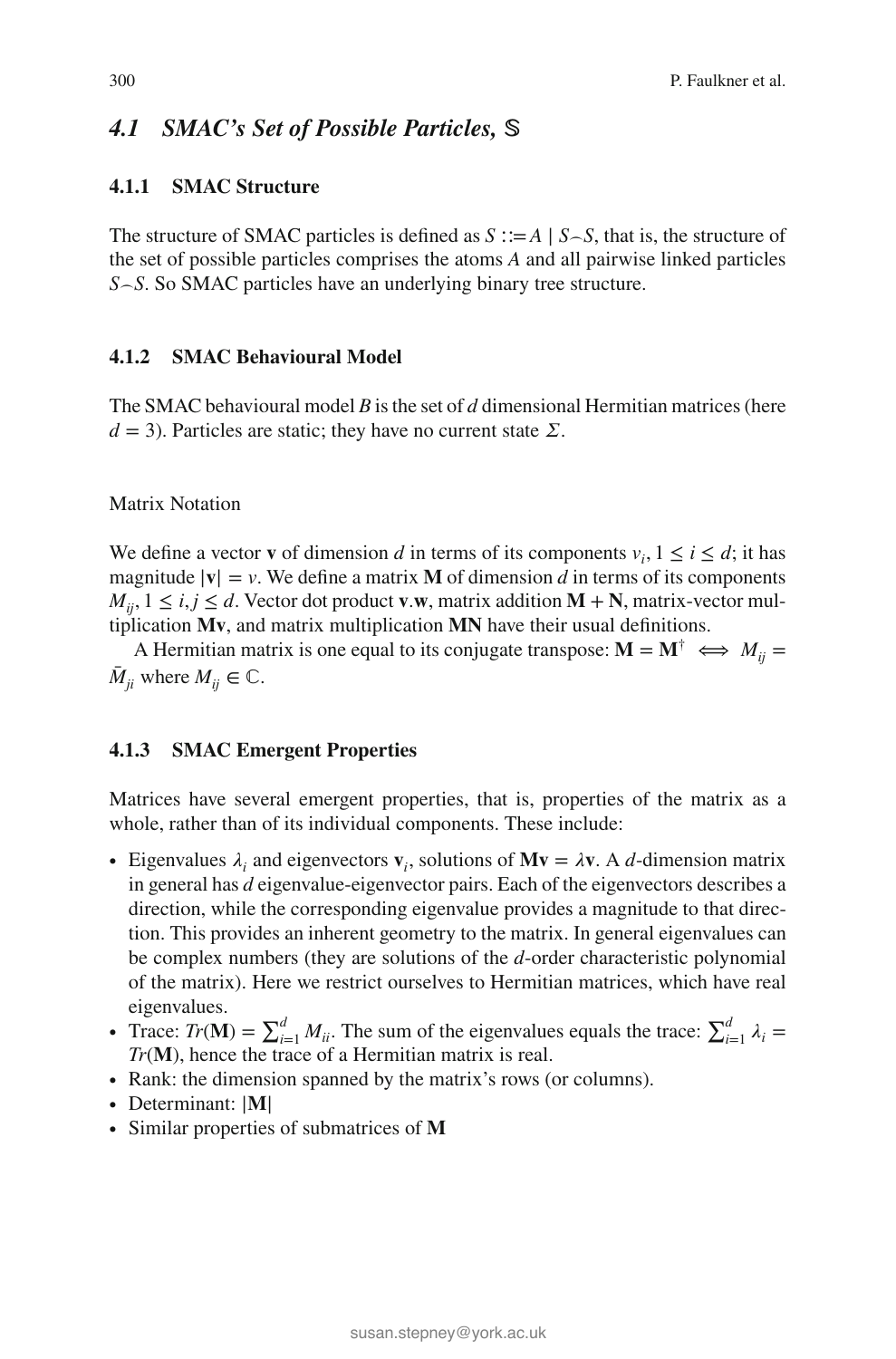Here we restrict our investigations to  $d = 3$ , both for tractability (the complexity of eigenvalue calculations is  $> O(d^2)$ ), and for a convenient geometric interpretation of the eigenvectors.

The SMAC emergent properties are the absolute values of the three eigenvalues of the behavioural model matrix, truncated to the nearest integer towards zero:

$$
e_i := \lfloor |\lambda_i| \rfloor \tag{2}
$$

The trace is not necessarily equal to the sum of these truncated values.

We also use the length-normalised eigenvectors  $\hat{v}$ <sup>*i*</sup> in calculating linking probabilities.

#### **4.1.4 SMAC Atoms and Composites**

We create an atomic set of  $3 \times 3$  Hermitian matrices. We restrict the entries in our atomic set to have real and imaginary parts of 0 or  $\pm 1$ , and further restrict the leading diagonal elements to be real (because Hermitian).

We disallow the 'singleton matrices' (those with a single non-zero entry) and the traceless matrices (which includes the zero matrix), since these have trivial linking properties (later).

We generate our set of atomic behavioural models as:

$$
B_a = \{ \mathbf{A} \mid A_{jj} \in \{0, \pm 1\};
$$
  
\n
$$
A_{jk} \in \{0, \pm 1, \pm i, \pm 1 \pm i\}, j < k;
$$
  
\n
$$
A_{jk} = \bar{A}_{kj}, k < j;
$$
  
\n
$$
\#(A_{jk} \neq 0) > 1;
$$
  
\n
$$
Tr(\mathbf{A}) \neq 0 \}
$$
\n(3)

This gives a set of  $3^9 - 6 - 7 \times 3^6 = 14574$  'atoms', which is rather too large to be investigated fully. So we partition this set into 66 equivalence classes of atoms, where atoms in the same class have the same integer values of their eigenvalues rounded to zero, and same traces. We take a single arbitrarily chosen<sup>1</sup> entry from each class. This provides us with a 'periodic table' of 66 elements, classified by eigenvalue set and by trace (Fig. [1\)](#page-15-0).

<span id="page-14-1"></span>The textual representation of large composites is not very readable. For example, one of the composites generated by our system (see later) is:

$$
M1000 = ((( (FFd - LLf) - Vc) - Lb) - ((AAd - (Nc - Re))- ((Re - (FFd - LLf)) - ((Nc - GGf) - (Jtf - (Aa - Dc))))))
$$
\n(4)

<span id="page-14-0"></span><sup>&</sup>lt;sup>1</sup>To follow our design criteria, we should choose a non-arbitrary element. Future work includes developing a choice criterion for this.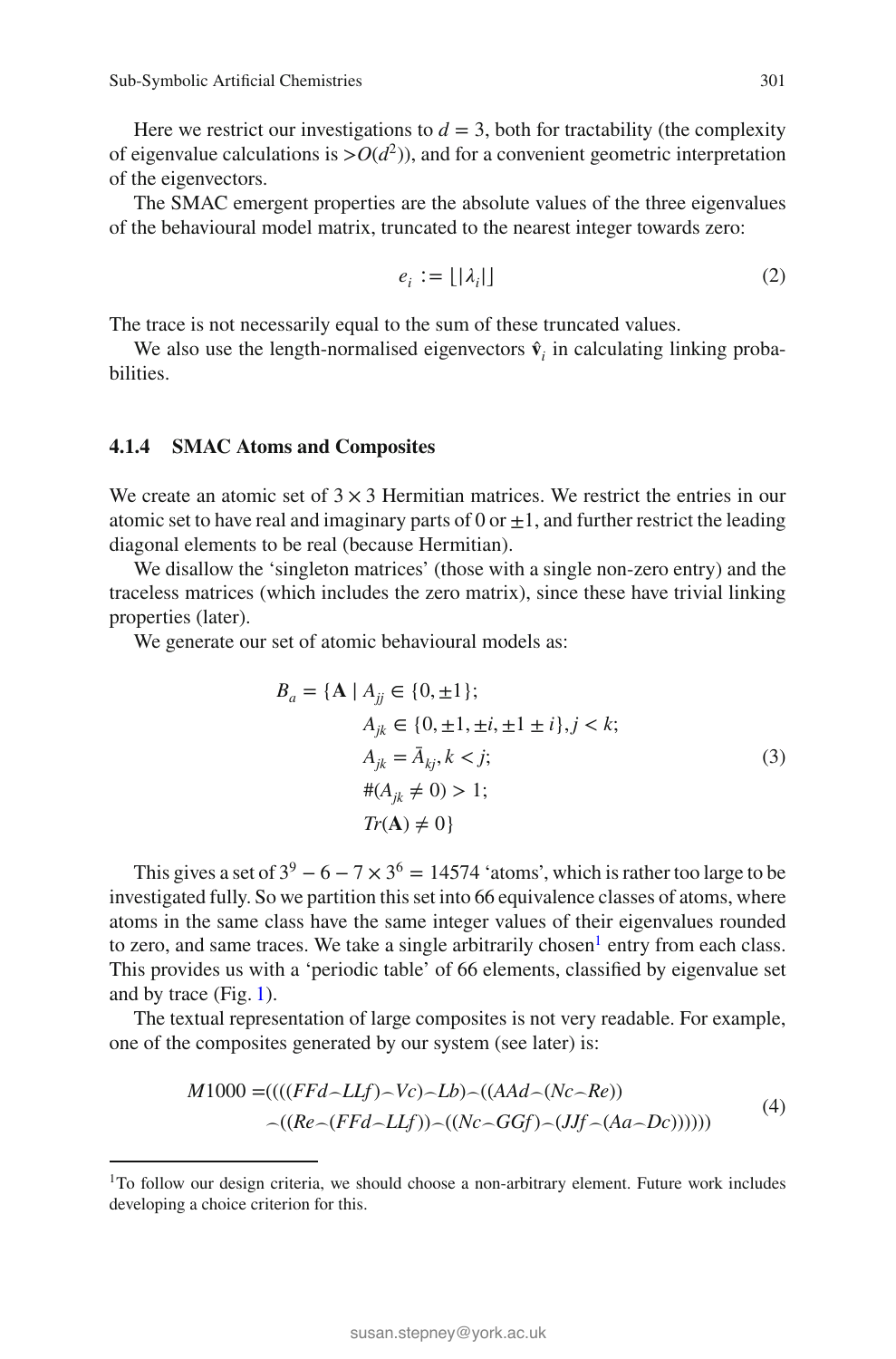<span id="page-15-0"></span>

| ී<br>3,2 | m        |                |                |            |             |              |                 |                |              |             |             |          |            |         |
|----------|----------|----------------|----------------|------------|-------------|--------------|-----------------|----------------|--------------|-------------|-------------|----------|------------|---------|
|          |          |                |                |            |             |              |                 |                | 2,1          |             |             |          | 3,1        |         |
|          | ņ        | ņ              |                |            |             | Ű            |                 |                |              | ņ           |             |          |            |         |
|          |          | B              |                |            |             | Sa           | Ĝã              | $\overline{a}$ | $\mathbf{a}$ | Ba          | Aa          | Da       |            | trace   |
|          | $-3,0,0$ | $-2,0,0$       |                |            |             | $-1, -1, -1$ | $-2, -2, 1$     | $-2, -1, 0$    | $-2, -1, 1$  | $-3, -1, 1$ | $-3, -1, 0$ | $-3.0.$  |            | Element |
|          | Ņ        | Ņ              |                |            | Ņ           | S            |                 |                |              |             | ٩           |          |            | e'vals  |
|          |          | £              | 순<br>도         |            | rb          | B            | Gb              | \$             | e            | Kb          | Mb          | <b>B</b> |            |         |
|          | $-3,0,0$ | $-2,0,0$       | $-2, -2, 2$    |            | $-1, -1, 0$ | $-1, -1, 1$  | $-2, -2, 1$     | $-1, -1, 2$    | $-2, -1, 1$  | $-2, -1, 2$ | $-2, 0, 1$  | $-3,0,1$ |            |         |
|          |          | 7              | 7              |            | 7           | ۳            |                 |                |              |             | 7           | ٢        |            |         |
|          |          | $\overline{a}$ | $\frac{c}{2}$  | ۶ć         | Хc          | S            | $\overline{2c}$ | $\mathsf{S}$   | <u>Jc</u>    | kc          | Mc          | Δc       | Ec         |         |
|          | $-3,0,2$ | $-2,0,0$       | $-2, 0, 2$     | $-1, 0, 1$ | $-1,0,0$    | $-1, -1, 1$  | $-1, 0, 2$      | $-1, -1, 2$    | $-2, -1, 1$  | $-2, -1, 2$ | $-2,0,1$    | $-3,0,1$ | $-3,1.1$   |         |
|          |          |                |                | Ţ          |             |              |                 |                |              |             |             |          |            |         |
|          |          | GGd            | $\overline{z}$ | yd         | FFd         | <b>BBd</b>   | Pd              | <b>a</b>       | Zd           | CCd         | Md          | AAd      | Wd         |         |
|          | $-2,0,3$ | 0,0,2          | $-2.0.2$       | $-1, 0, 1$ | 0,0,1       | 1,1,1        | $-2,1,1$        | $-2.1.2$       | $-1, 0, 2$   | 1, 1, 2     | $-2,0,1$    | $-1.0.3$ | $-1, -1.3$ |         |
|          |          |                |                |            |             |              |                 |                |              |             |             |          |            |         |
| HHe      |          | GGe            | Re             |            | ≗           | <b>BBe</b>   | Pe              | <b>a</b>       | Ze           | CCe         | EEe         | AAe      |            |         |
|          | 0,0,3    | 0,0,2          | $-2.2.2$       |            | 0,1,1       | $-1.1.1$     | $-2, 1, 1$      | $-2.1.2$       | $-1,0,2$     | $-1, 1, 2$  | $-1, 2, 2$  | $-1.0.3$ |            |         |
|          |          |                |                |            |             |              |                 |                |              |             |             |          |            |         |
|          |          | GGf            |                |            |             | Шf           | ă               |                |              | CCf         | EEf         | AAf      | ð          | KKf     |
|          | 0,0,3    | 0,0,2          |                |            |             | 1,1,1        | 0, 1, 2         |                |              | 1, 1, 2     | $-1, 2, 2$  | $-1,0,3$ | $-1, 1, 3$ | 0,1,3   |

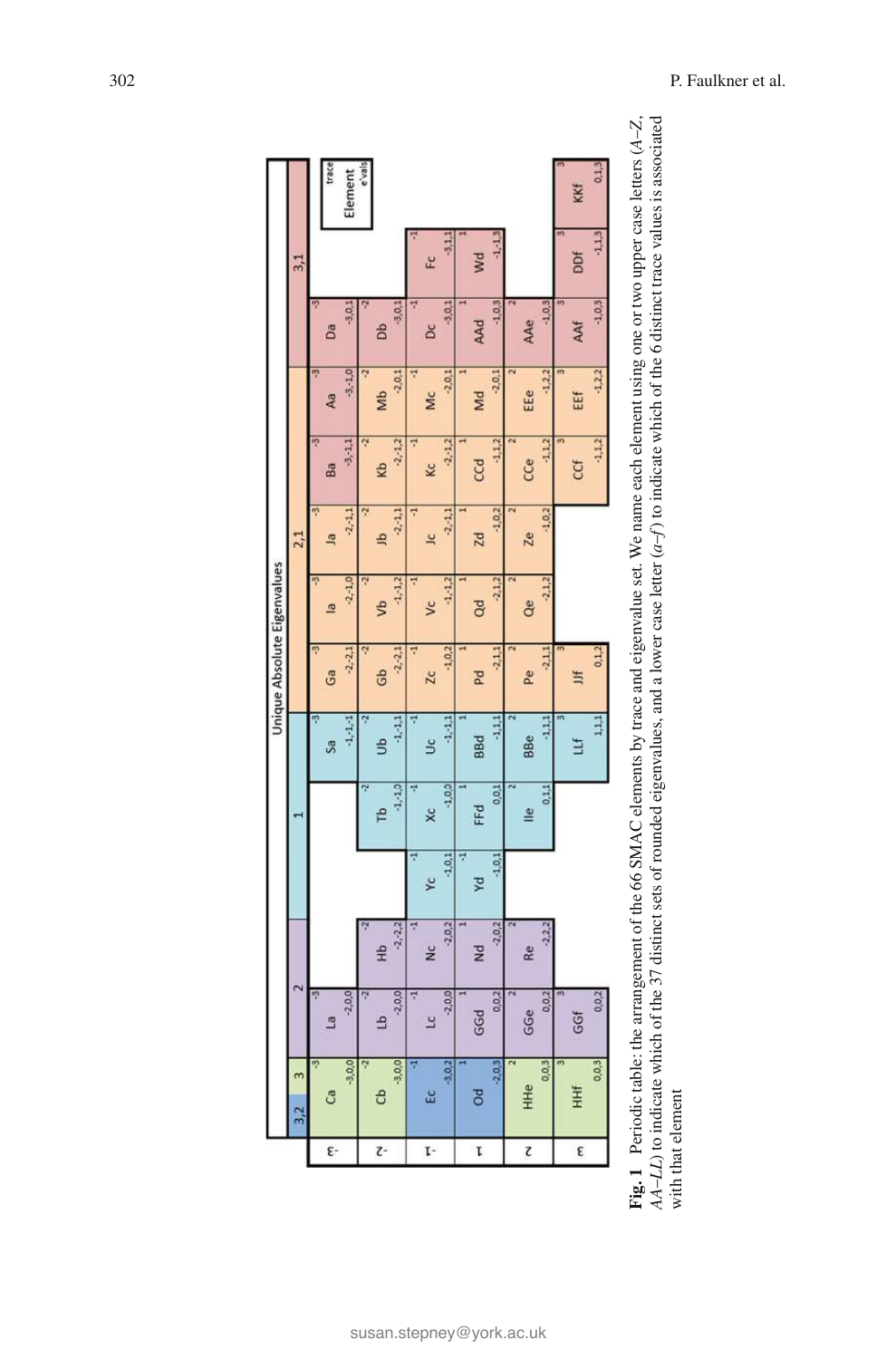

<span id="page-16-1"></span>**Fig. 2** Graph representation of *M*1000. This demonstrates a property of SMAC that differs from real chemistry: links can form between links, as well as between atoms



<span id="page-16-0"></span>**Fig. 3** SMAC graphs showing the atomic structure of two composites containing the same atoms **a** (( $(Ba - Yc) - Kc$ ) $(Ac - Re)$ ) **b** (( $(Yc - Kc) - Ba$ ) $(Ac - Re)$ )

This is difficult to unpick, so we introduce a graph representation of composites. The graph of the above composite is shown in Fig. [2.](#page-16-1)

Figure [3](#page-16-0) shows two isomers (comprising the same atoms, but linked in different structures) in the graphical representation.

Since the behavioural model has no state, a composite is completely defined by its binary tree structure and its matrix;  $C = S \times B$ . The matrix at the root of the structure is the only one involved in linking; sub-structures have their own associated component matrices which need to be remembered, however, as they may become the root matrix as a result of decomposition. See Fig. [4.](#page-17-0)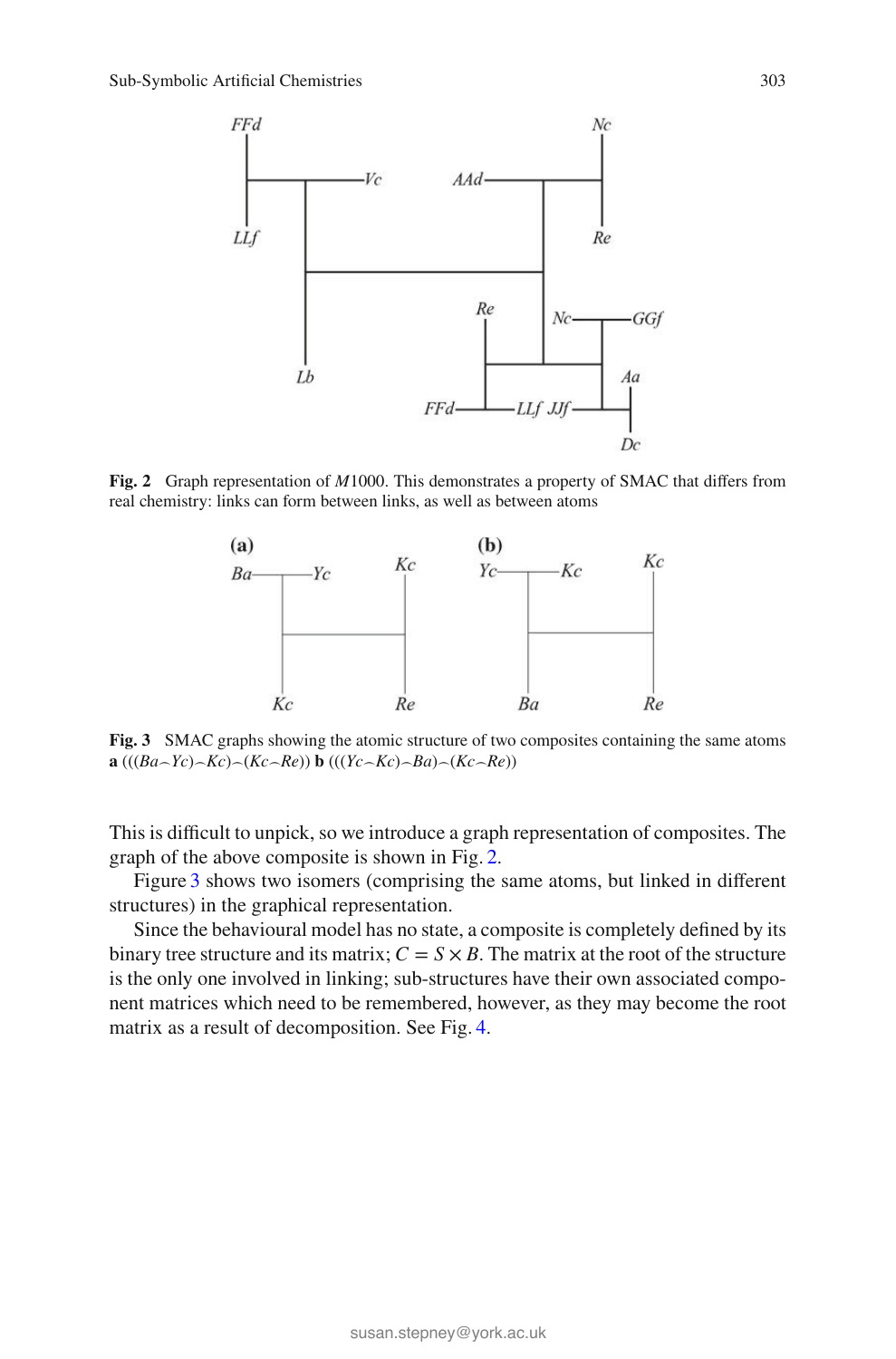

<span id="page-17-0"></span>**Fig. 4** The underlying structure of the SMAC compound  $((A \neg B) \neg (C \neg D))$ . The structure *S* is given by the binary tree with *A, B,C, D* as the atomic leaves. The behavioural model at each sub-tree is given by the relevant matrix product defined in Sect. [4.2.2.](#page-17-1) The matrix at the root of the structure is the only one involved in the linking algorithm. Sub-structure matrices may become the root of decomposed composites

# *4.2 SMAC Rules*

#### **4.2.1 SMAC Linking Criterion**

The SMAC emergent properties used in linking are the set of *d* (truncated) eigenvalue and eigenvector pairs. A SMAC particle can be considered to have *d* potential binding sites, labelled 1*,*…*, d*. For SMAC, ancillary information is provided by the linking criterion, which determines which (if any) specific site of these *d* is linkable in each particle:  $L = 1, \ldots, d$ . Here  $d = 3$ .

Consider two particles *A* and *B*, with corresponding emergent properties of sets of truncated eigenvectors  $\{b_i^A\}$  and  $\{b_j^B\}$ . For the particles to link, we require them to have

- a non-zero eigenvalue in common:  ${b_i^A} \cap {b_j^B} \notin {\emptyset, \{0\}}$
- ∙ a non-zero trace of their Jordan product, *Tr*(*A*◦*B*) ≠ 0 (in order to apply trace scaling; see Sect. [4.2.2\)](#page-17-1).

#### <span id="page-17-1"></span>**4.2.2 SMAC Linking Operation**

For SMAC, no ancillary information is needed for the linking operation, so we have  $\frown$ *∶*  $C^2$  →  $C$ .

We impose the following algebraic requirements on our linking operation as applied to our behavioural model of Hermitian matrices:

- It should preserve the property of being Hermitian:  $M = M^{\dagger}$  and  $N = N^{\dagger} \implies$  $\mathbf{M} \sim \mathbf{N} = (\mathbf{M} \sim \mathbf{N})^{\dagger}$ .
- ∙ It should be commutative: **𝐌***⌢***𝐍** = **𝐍***⌢***𝐌**. This is inspired by real chemistry; for example, carbon monoxide could be written as C*⌢*O or O*⌢*C, but is still the same molecule. Note that matrix addition is commutative and matrix multiplication is not commutative.
- ∙ It should therefore be non-associative: **𝐌***⌢*(**𝐍***⌢***𝐏**) ≠ (**𝐌***⌢***𝐍**)*⌢***𝐏** in general (see Sect. [3.2.3\)](#page-9-0). Note that both matrix addition and matrix multiplication are associative.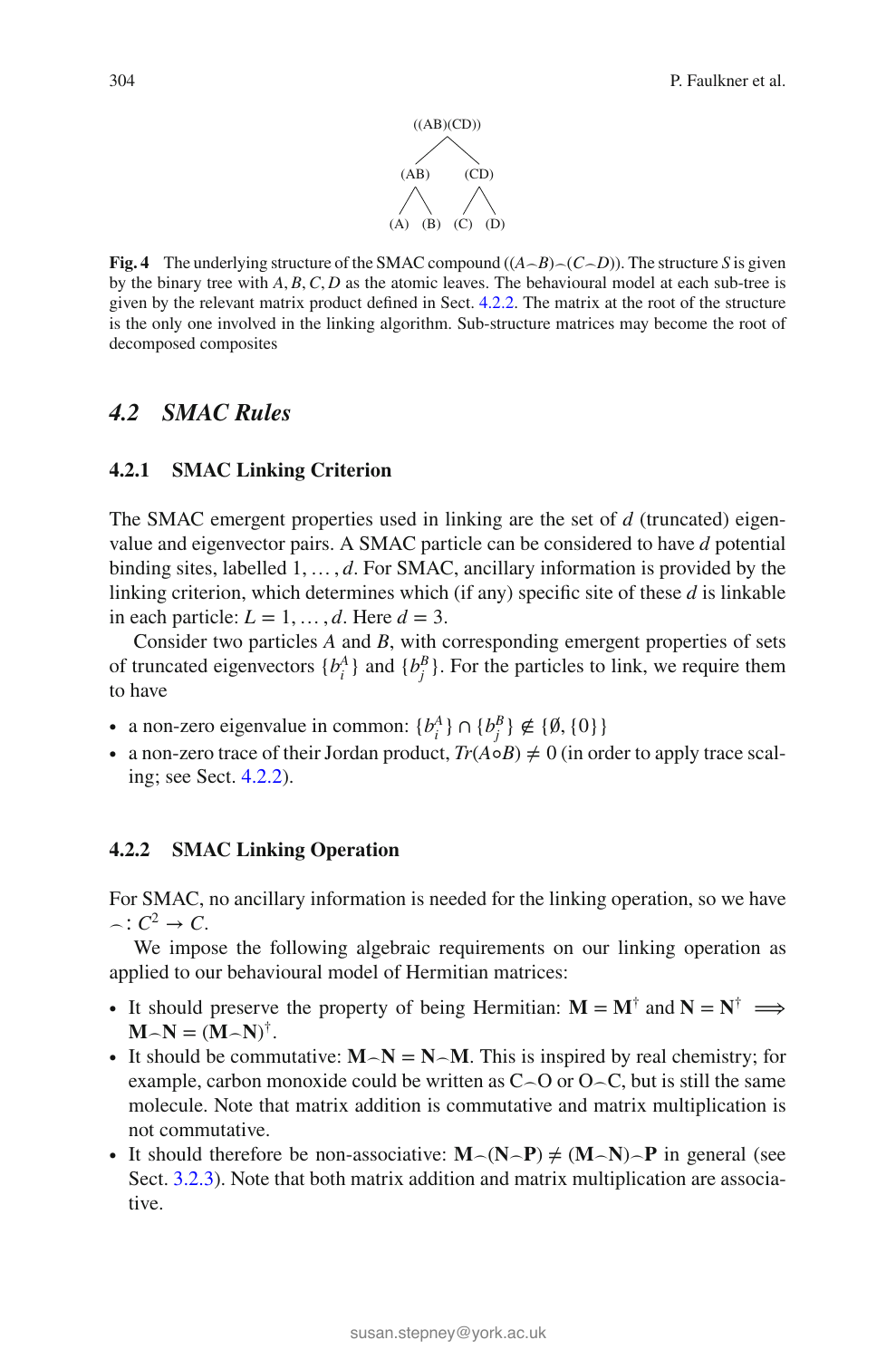<span id="page-18-0"></span>To meet these requirements, we use a *Jordan algebra* [\[21](#page-35-20)] based on Hermitian matrices, and define the linking operation using the Jordan product:

$$
M \circ N = \frac{1}{2} (MN + NM)
$$
 (5)

This is clearly commutative (since matrix addition is commutative). A little algebra demonstrates that it is non-associative, and that the product preserves the Hermitian property.

The Jordan product itself is not suitable for a linking operation that uses eigenvalue matching as its linking property. The eigenvaules of Jordan product matrices tend to grow exponentially fast with the number of Jordan products used. This would result in composites predominantly linking only with composites containing similar numbers of atoms: we would not, for example, be able to see a single atom linking to a large composite.

So our linking operation incorporates trace-scaling, which exhibits matching eigenvalues over a wide range of particle sizes.

$$
A \sim B := \frac{|Tr(A)| + |Tr(B)|}{|Tr(A \circ B)|} A \circ B
$$
 (6)

Consequently, we require composites to have a non-zero trace.

### **4.2.3 SMAC Decomposition Criterion**

Currently, we have not defined a SMAC decomposition criterion. We are investigating the products of decomposition given that a link breaks, but not yet the criterion for allowing that link breaking.

### **4.2.4 SMAC Decomposition Operation**

Although the SMAC structure is a binary tree, we wish to have a decomposition operation that allows 'internal' links to break. This potentially allows the formation of structures that cannot form directly.

The simplest case is breaking an outermost link.  $A \rightarrow B \rightarrow A + B$ . Both *A* and *B* may be complex structures.

Breaking a link one deep in the tree is also simple to define:  $A \sim (B \sim C) \rightarrow A +$  $B + C$ .

When we break a link two deep, we need to 'fix up' the resulting mal-formed binary tree:  $A \sim (B \sim (C \sim D)) \rightarrow A \sim B + C + D$ . This forms composite  $A \sim B$  indirectly, potentially allowing new composites that could not form directly, or have only a low probability of forming directly.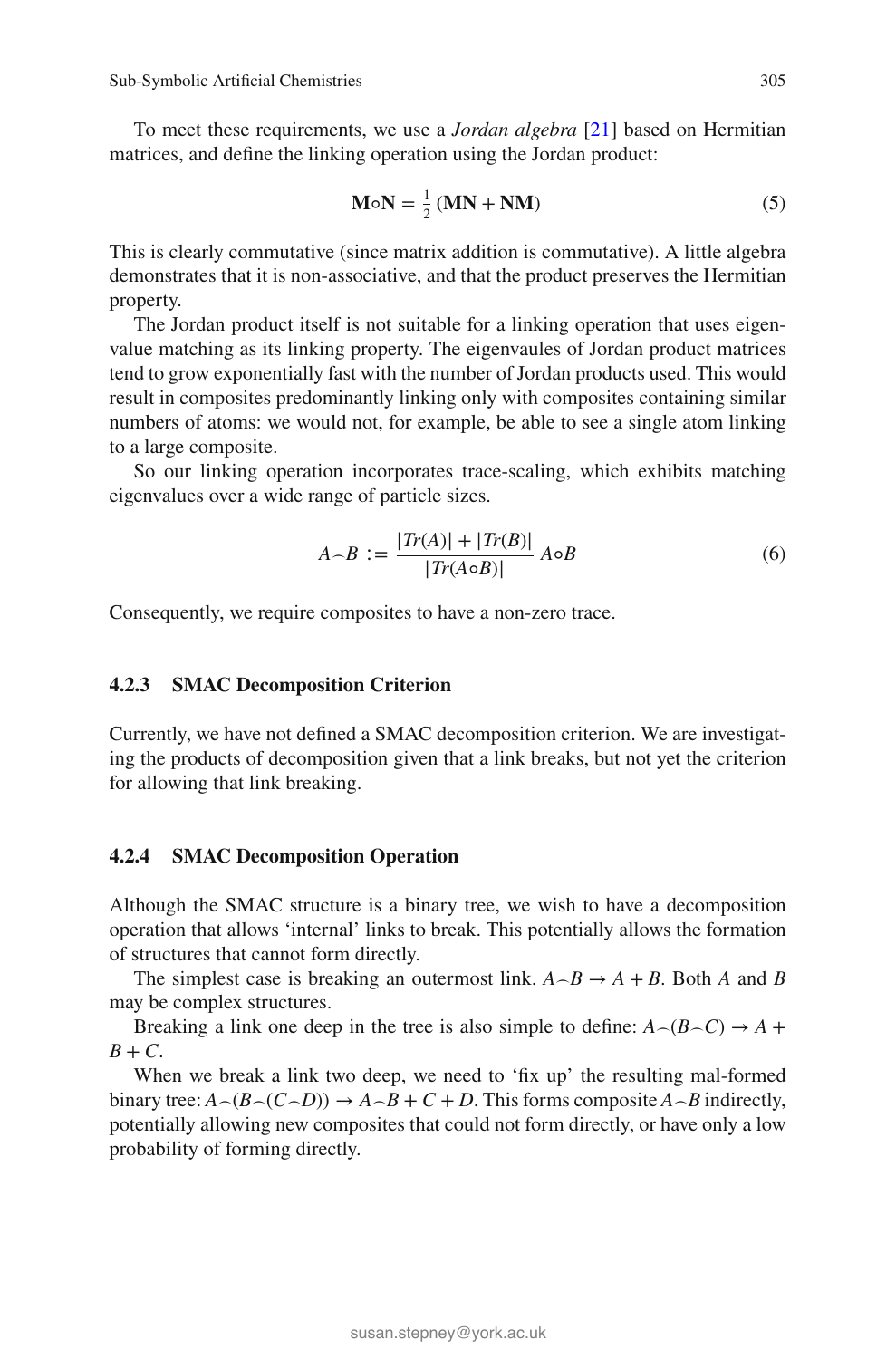

<span id="page-19-0"></span>**Fig. 5** Breaking the link between *C* and *D* in the composite subcomponent  $A \sim (B \sim (C \sim D))$ . **a** the link to be broken (left shows the binary tree representation; right shows the SMAC notation); **b** the link broken, and the resulting components: *B* has no partner; **c** *B* migrates up the tree, resulting in  $A \sim B$ ; in the SMAC notation, we refer to this as 'link straightening'

This break and fix-up pattern also holds for more deeply nested links:  $A \sim (B \sim (C \sim (D \sim E))) \rightarrow A \sim (B \sim C) + D + E$ . The underlying operation is illustrated in Fig. [5.](#page-19-0)

# *4.3 SMAC Algorithm*

# **4.3.1 SMAC Environment**

The version of SMAC described here has no environmental input.

### **4.3.2 SMAC Linking Probability**

Consider two particles *A* and *B*, with corresponding sets of truncated eigenvalues  ${b_k^A}$  and  ${b_k^B}$ , and length-normalised eigenvectors  ${\hat{\bf{v}}_k^A}$  and  ${\hat{\bf{v}}_k^B}$ .

If the linking criterion holds, then we have a matching eigenvalue  $b_i^A = b_i^B = b$ . Let the eigenvectors associated with this matching eigenvalue be  $\hat{\mathbf{v}}_i^A$  and  $\hat{\mathbf{v}}_i^B$ .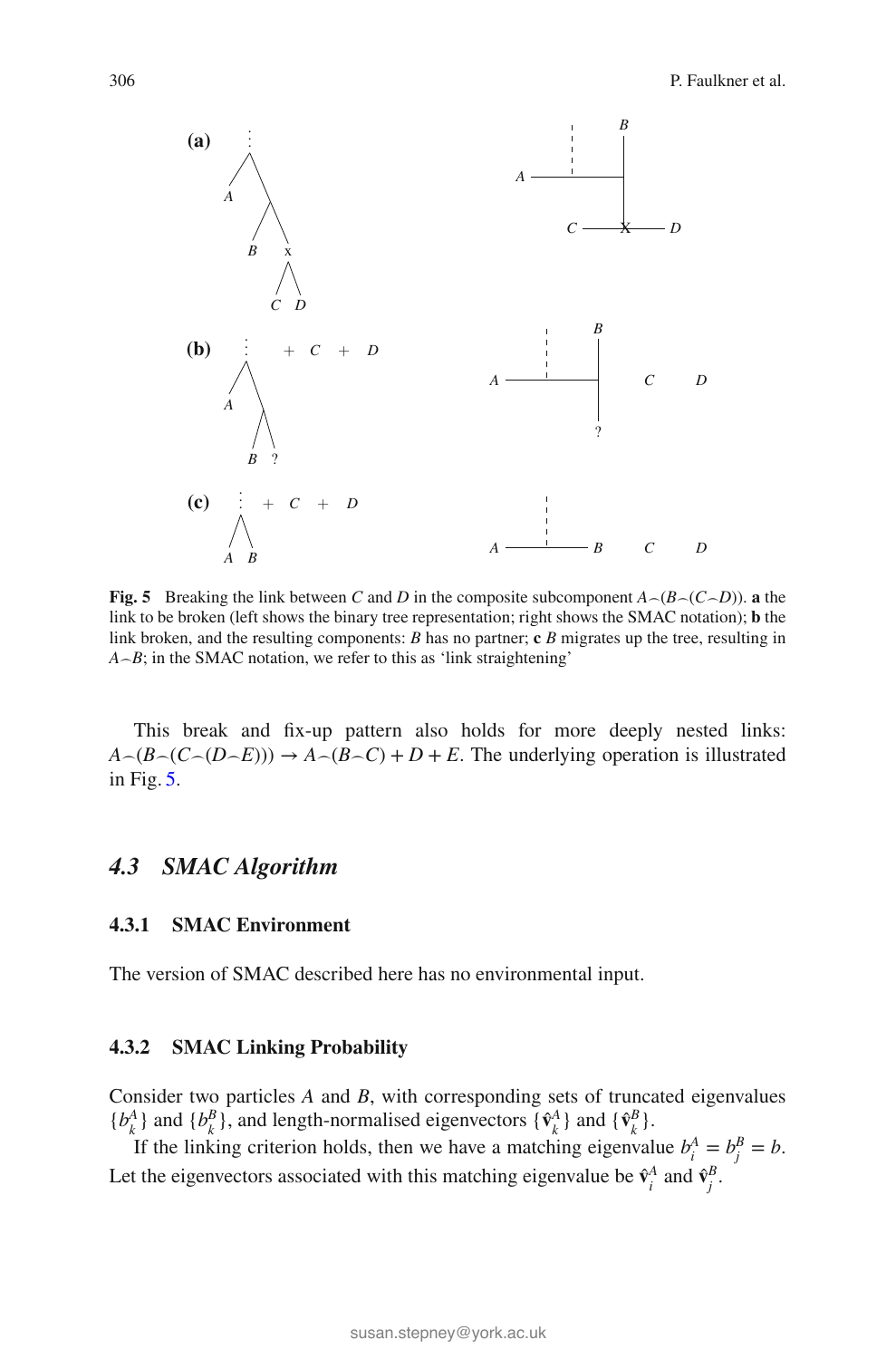<span id="page-20-0"></span>We construct a linking probability from their dot product, such that anti-parallel eigenvectors have the highest linking probability of 1, and parallel eigenvectors have the lowest linking probability of 0:

$$
Pr(A \sim B) = \frac{1}{2} \left( 1 - \hat{\mathbf{v}}_i^A \cdot \hat{\mathbf{v}}_i^B \right) \tag{7}
$$

If there is more than one pair of matching eigenvalues, we choose the pair whose eigenvectors are most nearly anti-parallel (min{ $\hat{v}_i^A \cdot \hat{v}_i^B$ )), and so produce the highest linking probability.

This choice of parallel eigenvectors resulting in zero linking probability ensures that not every atom can undergo self synthesis. In order to get self-synthesis we must have a repeated eigenvalue.

### **4.3.3 SMAC Linking Algorithm**

For particles to be able to link, they must have non-zero eigenvalues in common, and the trace of the resulting composite must be non-zero. If these criteria are met, then linking can occur on this attempt with probability as given by Eq. [7.](#page-20-0)

#### **4.3.4 SMAC Decomposition Probability**

Currently, we have not specified a decomposition probability.

Our decomposition operation can produce composites that cannot form directly by synthesis, because certain links do not have matching eigenvalues. This implies the decomposition probability needs to be different from the linking probability, to ensure such composites do not immediately disintegrate.

### **4.3.5 SMAC Decomposition Algorithm**

Currently, we have not specified a decomposition algorithm.

#### **4.3.6 SMAC Reactor Algorithm**

Here we are in the early stages of investigation, and use a simple reactor algorithm involving linking only, and no decomposition. We generate 10,000 composites using Algorithm 1. We then analyse the resulting composites (see Sect. [4.5\)](#page-22-0).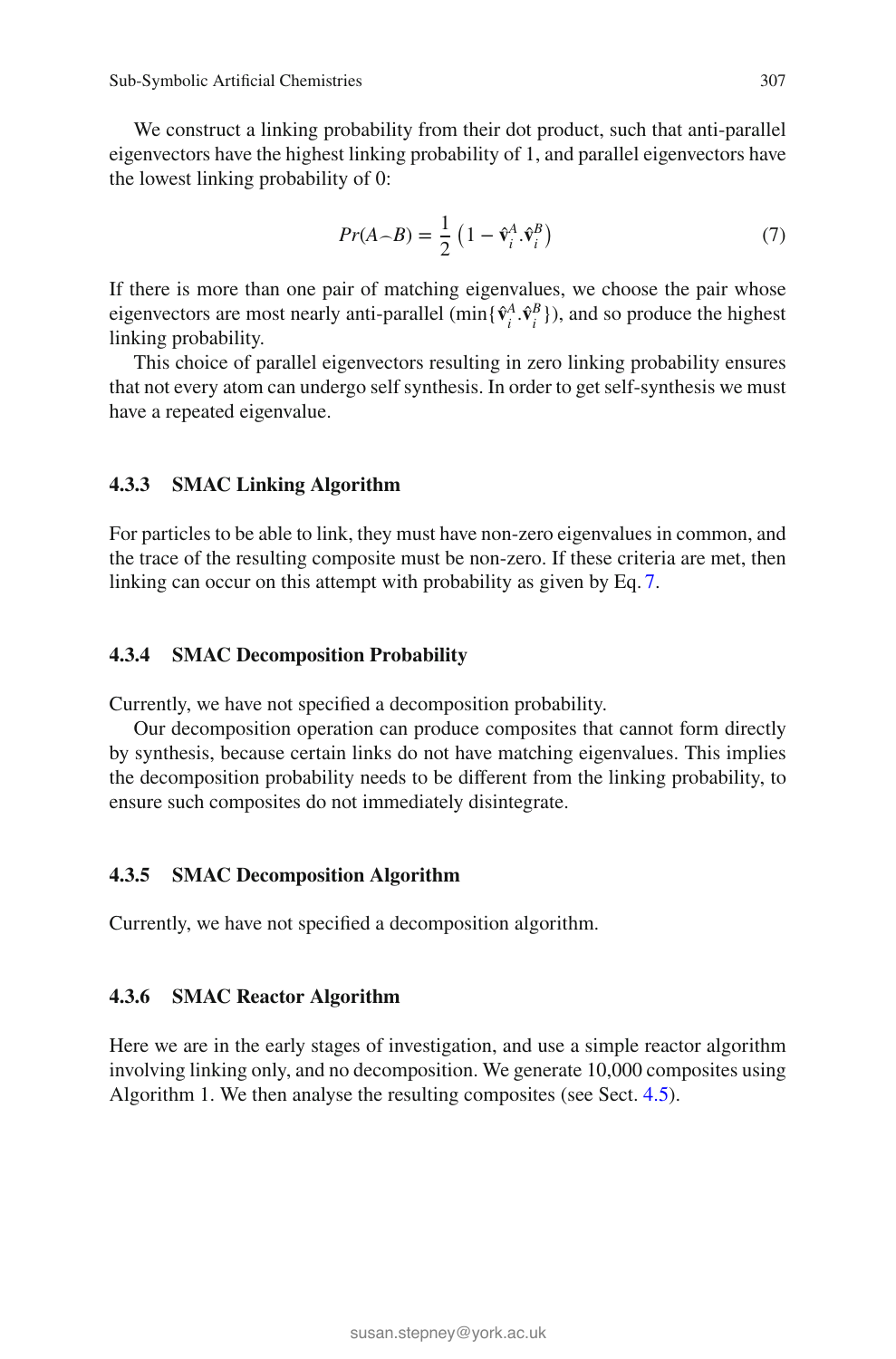### **Algorithm 1** SMAC 10,000 composite synthesis

|    | 1: mols := list of the 66 atoms    |
|----|------------------------------------|
|    | 2: tries $:= 0$                    |
|    | $3:$ repeat                        |
|    | 4: $A, B \in \text{mols}$          |
|    | 5: $C := A - B$                    |
|    | 6: if $C$ then                     |
| 7: | append $C$ to mols list            |
| 8: | end if                             |
|    | 9: $++$ tries                      |
|    | 10: <b>until</b> # mols = $10,066$ |
|    |                                    |

# *4.4 Summary of the SMAC ssAChem*

## **4.4.1 Definition**

- ∙ structure *S*
	- structure: binary tree: *S* ∶∶=*A* | *S⌢S*
	- behavioural model: 3 × 3 Hermitian matrices, *Tr* ≠ 0; no state
	- emergent properties: eigenvalues and eigenvectors; trace
	- atoms: 66 specific matrices
- ∙ linking rules *R*
	- linking criterion: matching (truncated, absolute-value) eigenvalues and  $Tr(A \circ B) \neq 0$

 $A \cap B = \frac{|Tr(A)| + |Tr(B)|}{|Tr(A \circ B)|} (A \circ B); A \circ B = \frac{1}{2} (AB + BA)$ 

- decomposition criterion: not defined
- decomposition operation: 'link straightening', see Fig. [5](#page-19-0)
- ∙ algorithm *A*
	- environment: none, for now
	- $-$  linking probability:  $\frac{1}{2} \left( 1 \hat{v}_i^A \cdot \hat{v}_i^B \right)$
	- linking algorithm: the linking operation is applied with the linking probability
	- decomposition probability: not defined
	- decomposition algorithm: not defined
	- reactor algorithm: see Algorithm 1; used for our initial investigations

)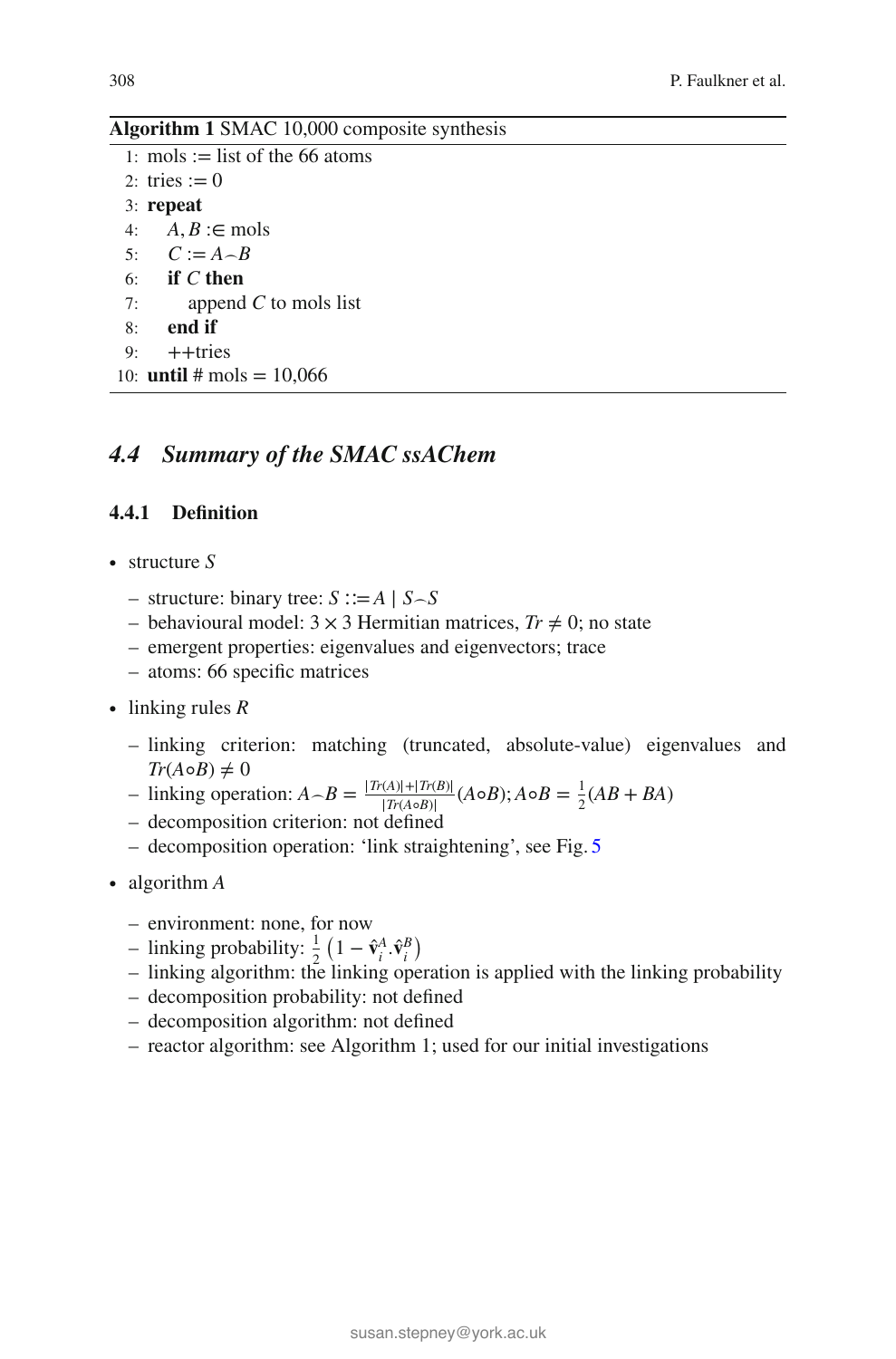<span id="page-22-1"></span>

### **4.4.2 Structure** *v* **Model**

The commutative but non-associative linking operation used in SMAC allows isomers exist (Fig. [3\)](#page-16-0). However, the linking operation is associative in some special cases. For example, it is clear from Eq. [\(5\)](#page-18-0) that  $A \circ A = AA = A^2$ , and that therefore

Power associative: 
$$
A^{\circ m}A^{\circ n} = A^{\circ (m+n)} = A^{m+n} \quad \forall m, n \ge 0
$$
 (8)

where  $A^{\circ n} = A \circ A \circ \dots \circ A(n \text{ times}) = A^n$ . Hence all composites containing *n* copies of just a single atom type *A* have identical properties in this ssAChem.

It can readily be checked that the following associativity condition also holds:

$$
Jordan identity: (Am \circ X) \circ An = Am \circ (X \circ An) \quad \forall m, n \ge 0
$$
 (9)

Hence the two isomers (different structures) in Fig. [6](#page-22-1) have identical properties (model values) in this ssAChem.

This demonstrates the difference between structure and properties. Two particles with the same properties can nevertheless be different particles, in that they have a different internal structure. In particular, they may decompose differently.

# <span id="page-22-0"></span>*4.5 SMAC Results*

We have performed a variety of experiments to investigate SMAC's low-level chemical properties of synthesis and decomposition, to evaluate its promise as the basis for a sub-symbolic AChem. We summarise the results here.

# **4.5.1 Synthesis and Self-synthesis**

The linking probability is zero for parallel eigenvectors, so in order to get selfsynthesis we must have a repeated eigenvalue. In such cases there will be (at least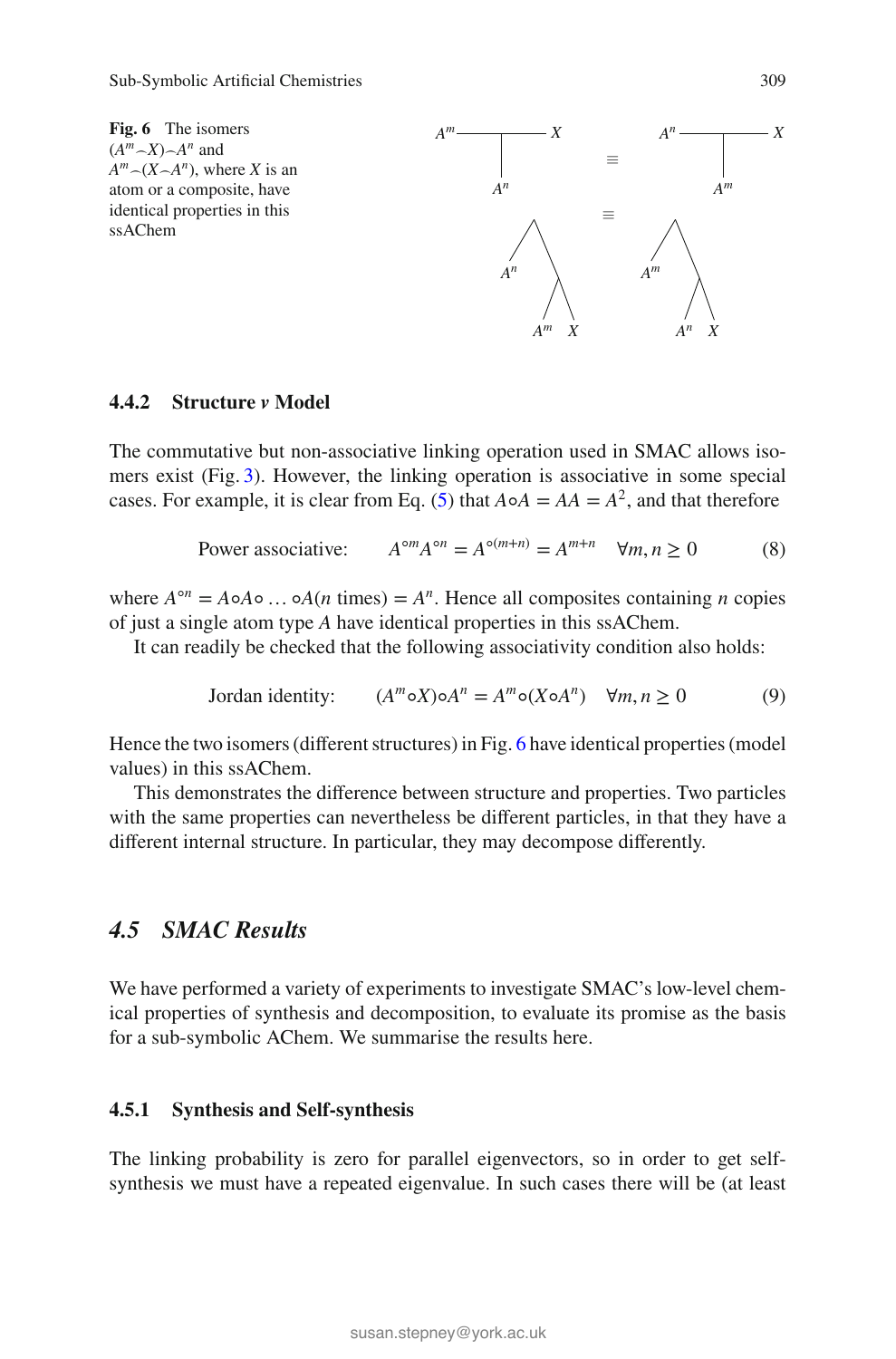two) eigenvectors orthogonal to one another (because Hermitian), and hence  $\cos \theta =$  $0, p = 0.5$ . Hence self-synthesis probabilities are either be 0 (no repeated eigenvalues: 10 atom classes) or 0.5 (repeated eigenvalues, using the orthogonal eigenvectors: 28 atom classes). Hence we do have atoms capable of self-synthesis, and atoms not capable of self-synthesis.

The probability distribution for general atomic synthesis across all possible atom pairs shows a broad range of probabilities from zero to one.

To investigate the synthesis properties of composites we use the reactor Algorithm 1 to generate 10,000 composites. This process generates a wide range of composite sizes, including example composite *M*1000 (Eq. [4,](#page-14-1) Fig. [2\)](#page-16-1), and large composites comprising over 200 atoms.

The composite generator took 119,757 tries at forming links to generate 10,000 composites. This implies an 8.35% probability of successful linking in this setup. The probability distribution for this form of composite synthesis also shows a broad range of linking probabilities from zero to one. Additionally, there does not seem to be a strong effect of trace size (and hence composite size) on these linking probabilities. This indicates that large composites can still link effectively.

We observe that large and small composites react with each other, as do similarly sized composites. For any particular size of composite *s* the set of reactions creating composites of that size have reactants ranging in size evenly from 1 to *s* − 1. Thus there is no bias to linking either similarly or differently sized composites.

#### **4.5.2 Decomposition**

We have examined the larger composites produced in the synthesis experiment, and have found several cases where the decomposition operation could form composites that cannot be created directly (because of no matching eigenvalues), or only with a very low probability (because of near-parallel eigenvectors).

A particular composite formation by decomposition in shown in Fig. [7;](#page-23-0) the product composite cannot be formed by synthesis alone.



<span id="page-23-0"></span>**Fig. 7 a** Initial composite before (*Yc⌢Ia*) link decomposed; **b** The two atoms *Yc* and *Ia*, plus the composite shown, result from link breaking and link straightening. The new composite cannot form directly because  $(Yc \neg Pe)$  and  $(Jb \neg BBe)$  do not have matching eigenvalues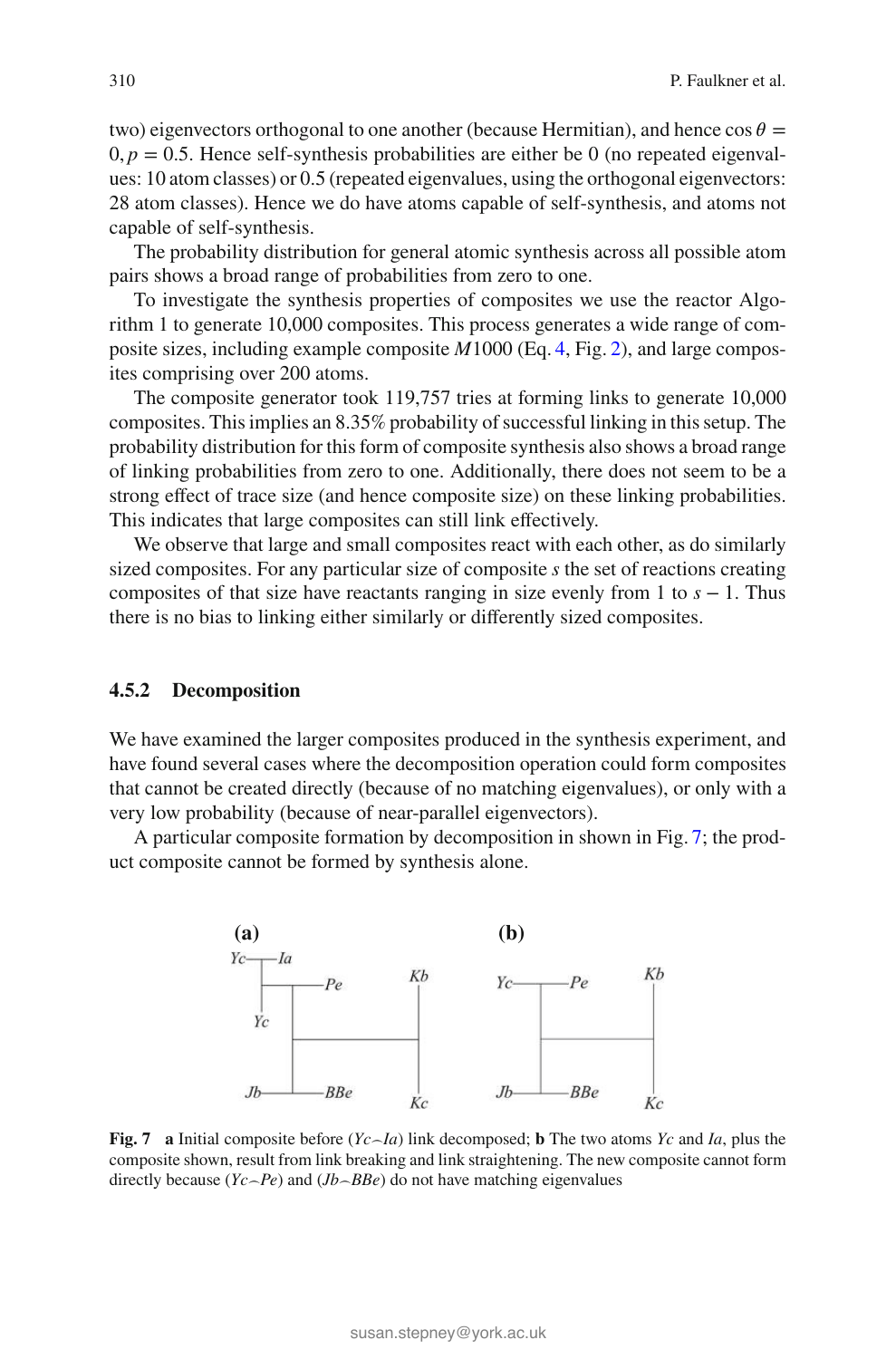# *4.6 SMAC History* **Versus** *Presentation*

The definition of SMAC here following the ssAChem framework starts with matrices as particles, then moves to Jordan products for linking rules. The invention of SMAC followed a different route  $[12]$  $[12]$ : the requirement for non-associativity led to the investigation of Jordan algebras, and then the Hermitian matrices as a suitably rich model of these algebras. The overall aim of the SMAC work is to use mathematical structures (starting with the algebraic structure of the particles and their links) as a rich source of inspiration and results for exploitation by ssAChems.

# <span id="page-24-0"></span>**5 The bRBN-World ssAChem**

Our second example to illustrate the ssAChem concepts exploits a different approach from the algebraic matrix structures in SMAC. Here, we use Random Boolean Networks as our particles and network manipulations as our linking operation: these systems have rich dynamical structure but less overt mathematical foundations.

This work is based mainly on the bRBN models discussed in  $[9-11]$  $[9-11]$ , augmented with a first investigation of a temperature model. Current work is exploring more emergent linking sites, to produce 'spiky RBNs' [\[20](#page-35-15)].

# *5.1 bRBN-World Particles*

#### **5.1.1 bRBN-World Structure**

We define this structure inductively as  $S ::= A \mid S^+$ , with  $n > 1$ . That is, the set of possible particles comprises the atoms *A* and all (finite) lists of linked particles  $S \sim \ldots \sim S$ (*n >* 1 terms). This results in bRBN-world particles having an underlying *n*-ary tree structure.

### **5.1.2 bRBN-World Behavioural Model**

The behavioural model *B* is the set of  $K = 2$  'linking' Random Boolean Networks (bRBNs).

Random Boolean Network Definition

A Random Boolean Network (RBN) is a discrete dynamical system with the following structure. It has *N* nodes. Each node *i* has: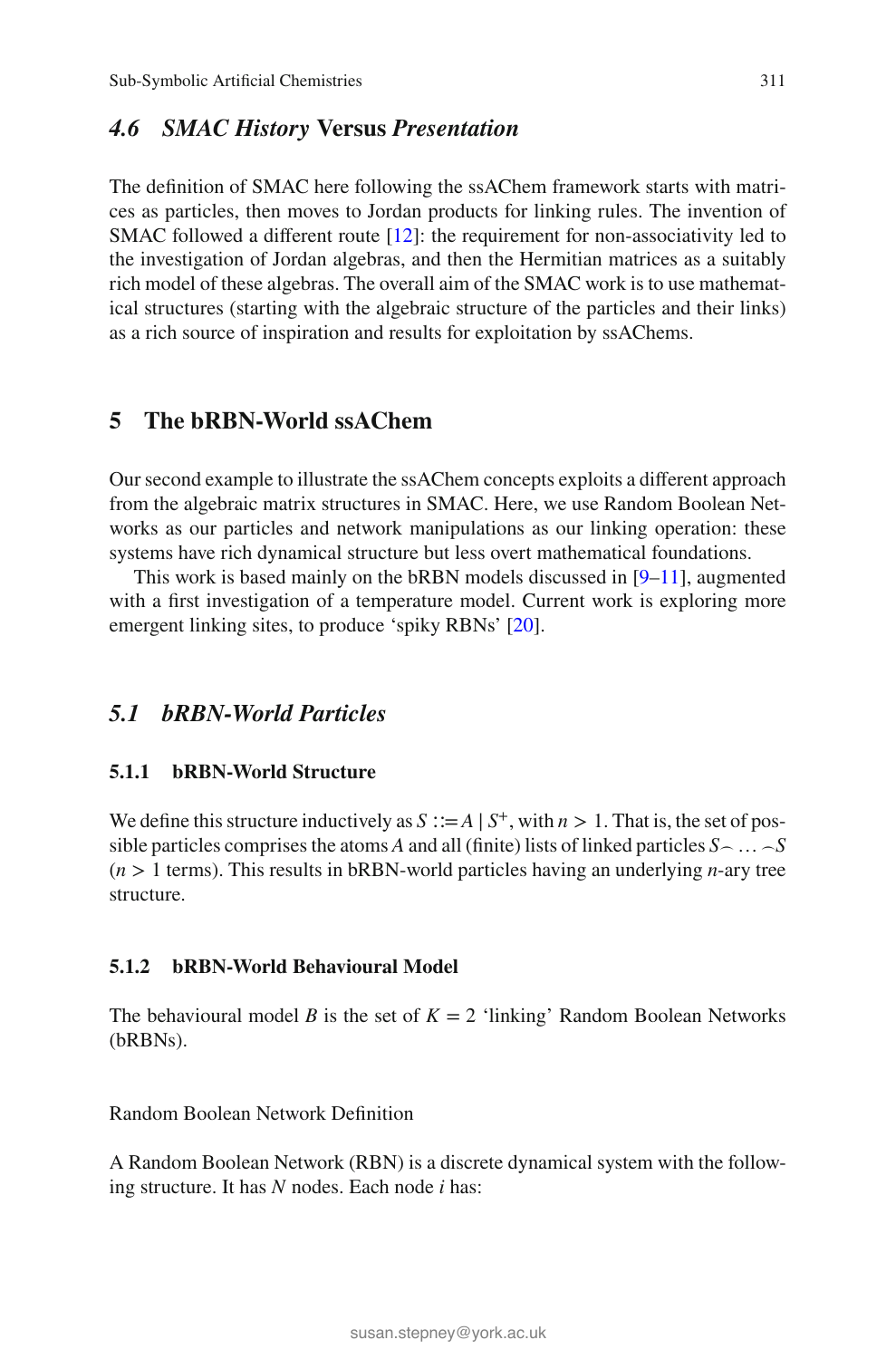- a binary valued state, which at time *t* is  $s_i, \in \mathbb{B}$
- ∙ *K* inputs, assigned randomly from *K* of the *N* nodes (including possibly itself), defining its neighbourhood, a *K*-tuple of node labels with no duplicates
- ∙ a randomly assigned state transition rule, a boolean function from its neighbourhood state to its own next state:  $\phi_i \in \mathbb{B}^K \to \mathbb{B}$

The state of node *i*'s neighbourhood at time *t* is  $\chi_{i,t} \in \mathbb{B}^K$ , a *K*-tuple of the binary states of the neighbourhood nodes. At each timestep, the state of all the nodes updates in parallel:  $s_{i,t+1} = \phi_i(\chi_{i,t})$ .

As with any finite discrete dynamical system, the state of an RBN eventually falls on an attractor: a repeating cycle of states. Kauffman  $[18, 19]$  $[18, 19]$  $[18, 19]$  discovered that  $K = 2$ RBNs rapidly converge to relatively few relatively short attractors: they are complex, but not chaotic.

### bRBNs: RBNs Modified for Linking

 $K = 2$  RBNs are a computationally tractable system with rich microdynamics (of the entire microstate) and complex macrodynamics (the attractor space). We take such  $K = 2$  RBNs as the basis for an ssAChem.

bRBN-world [\[9](#page-35-2)[–11\]](#page-35-3) uses a modification of basic RBNs, called bRBNs, as the behavioural model. A bRBN atom is constructed from a plain RBN as follows: add *b* linking nodes to the RBN (for this work,  $b = 2$ ). For each linking node, select an RBN node at random, and change one of its *K* inputs to come from the linking node. Linking nodes do not have inputs, so have no need for an associated random boolean function; instead they have a fixed boolean state (0 or 'cleared' if unlinked, 1 or 'set' if linked; see later for linking details). See Fig. [8.](#page-26-0)

The linking algorithm can access the microstate of the RBN (to calculate the emergent linking property), each of the *b* linking nodes and their state, and the 'wiring' between nodes (to perform the link).

A given particle can exist in different states (the microstate of the underlying RBN at time *t*), dependent on its initial condition.

#### <span id="page-25-0"></span>**5.1.3 bRBN-World Emergent Properties**

An RBN is a discrete dynamical system which exhibits many rich emergent properties. We can look at properties at different levels of resolution. There are properties that merely count the number of timesteps needed to traverse between two states:

- ∙ transient length *et*: the number of timesteps to move from some initial state (for example, all zeros or all ones) to an attractor
- ∙ attractor cycle length *ec*

Then there are detailed properties of the microstates during these macro -transitions, such as: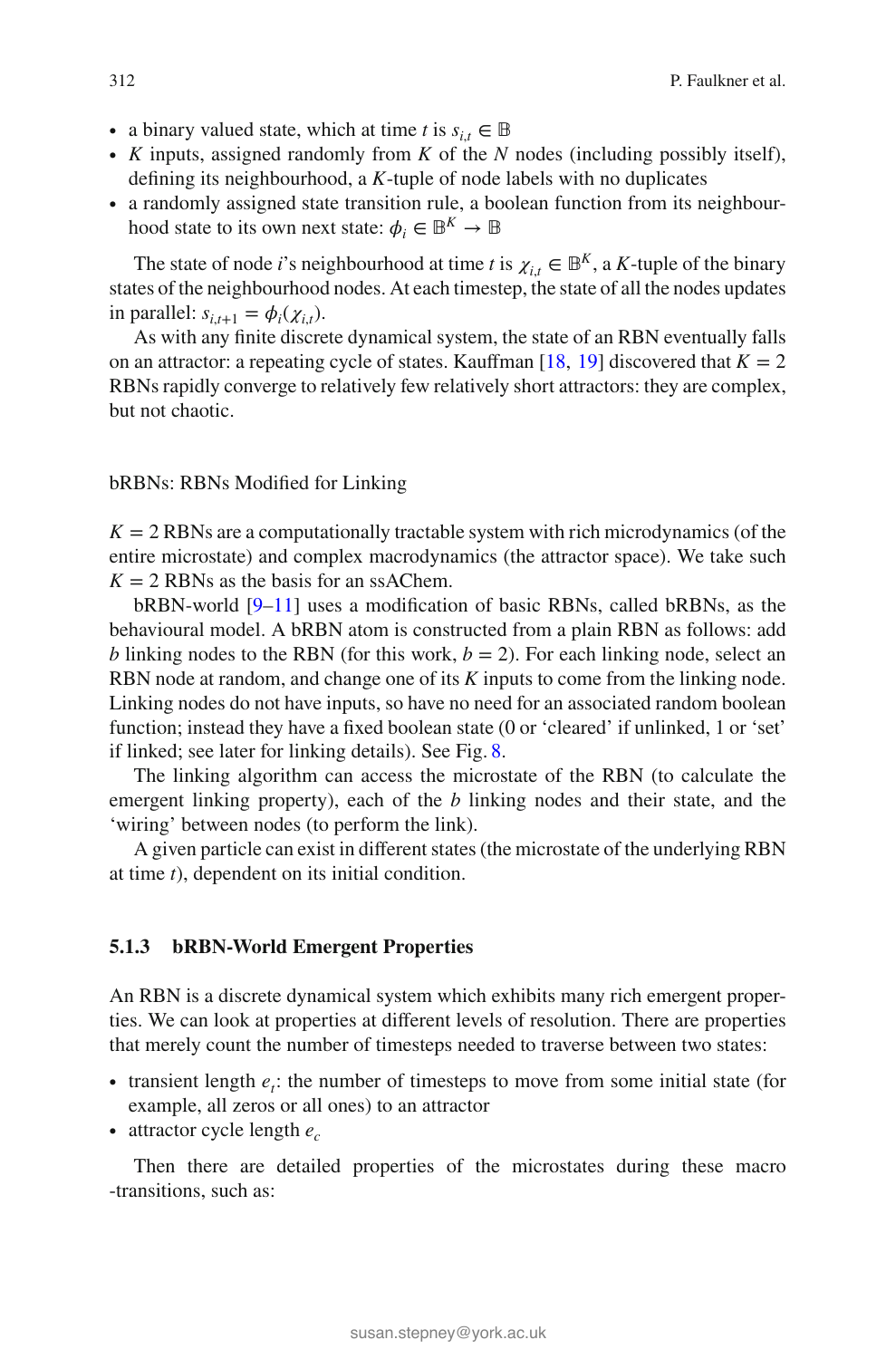

<span id="page-26-0"></span>**Fig. 8** Constructing a bRBN: **a** a  $K = 2, N = 4$  RBN, plus  $b = 2$  unattached linking nodes (circles); **b** connecting the first bnode: randomly select rnode 1; randomly select south input (dashed); **c** connecting the first bnode: replace south input with input from b1; **d** connecting the second bnode: randomly select rnode 3; randomly select north input; replace with input from b2

- ∙ flashing: how many nodes change state during the macro-transition
- ∙ flashes: total number of state changes during the macro-transition
- ∙ total: the sum of the state values during the macro-transition
- ∙ proportion: the proportion of nodes that are 'on', averaged over the macrotransition

We have investigated each of these properties for attractor cycles to determine their suitability as emergent properties in bRBN-world [\[9,](#page-35-2) [10](#page-35-1)]. The suitable choices, which also depend on choice of linking criterion, are discussed in Sect. [5.5.1.](#page-32-0)

### **5.1.4 bRBN-World Particles**

The atoms are chosen from the set of size *N* RBNs. We discuss the choice of *N* in Sect. [5.5.1.](#page-32-0)

Initially [\[10](#page-35-1), [11](#page-35-3)] we chose small atomic RBNs at random. Later investigations [\[9\]](#page-35-2) use an evolutionary algorithm to search for an 'interesting' set of atomic bRBNs; see Sect. [5.5.2.](#page-33-0)

We use arbitrary alphabetical symbols to name the atoms. We use parenthesised strings of atoms to display the composites. We distinguish the different basin of attraction, where necessary, with a superscript digit. For example (adapted from [\[9,](#page-35-2) Fig. 8.5.3]):

$$
(((C1 \sim C1)2 \sim (C1 \sim C1)1)3 \sim (C1 \sim C6)4)1 \sim B3)1
$$
 (10)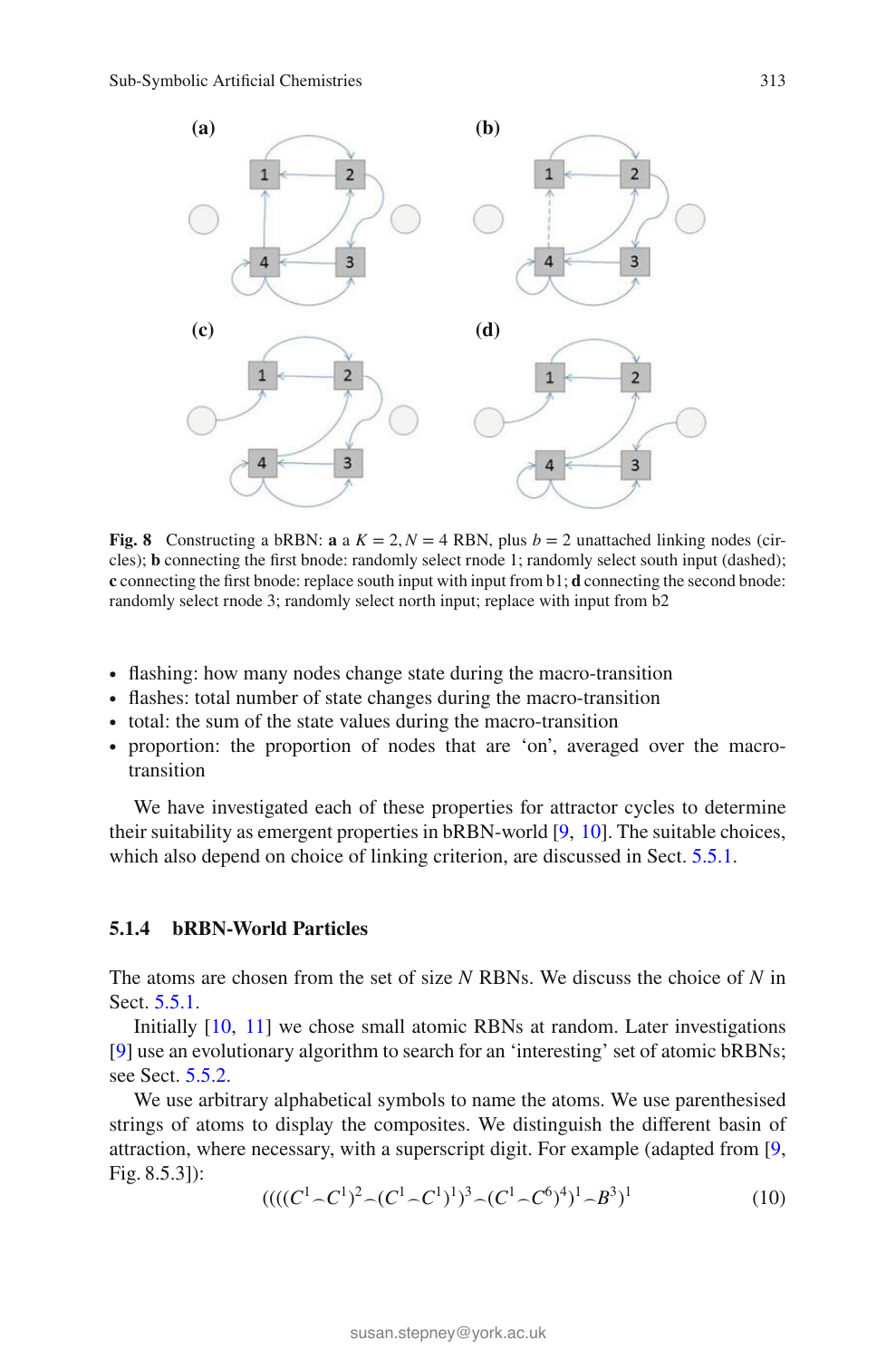

<span id="page-27-0"></span>**Fig. 9** The underlying structure of the RBN-world compound  $((A \neg B \neg C) \neg D)$ . The structure *S* is given by the *n*-ary tree with  $A, B, C, D$  as the atomic leaves. The behavioural model at each subtree is given by the relevant linked RBNs (Sect. [5.2.2](#page-28-1) and Fig. [10\)](#page-28-0). The bRBNs at each level of the structure are involved in the linking algorithm. A white circle denotes a linking site not yet linked, with value set to 0; a black circle denotes a linking site that has been linked (in a parent node), with value here set to 1

An RBN-world particle is defined by its *n*-ary tree structure, its bRBN, and its current state;  $C = S \times B \times \Sigma$ . At the root of each substructure is a single composite bRBN; the intermediate nodes contains smaller composite bRBNs; the leaves contain the atomic bRBNs (Fig. [9\)](#page-27-0). The properties of the bRBNs at each level of the structure are involved in the linking algorithm. The fact that properties of lower level structures are used in the linking algorithm stops the linking operation from being associative:  $((A \neg B \neg C) \neg D) \neq ((A \neg B) \neg (C \neg D)) \neq (A \neg B \neg C \neg D)$  in general.

# <span id="page-27-1"></span>*5.2 bRBN-World Rules*

#### **5.2.1 bRBN-World Linking Criterion**

An RBN is a discrete dynamical system which exhibits a rich possible set of emergent properties that we can use for defining linking criteria (Sect. [5.1.3\)](#page-25-0).

These numerical properties can be compared in a variety of ways. We have investigated  $[9, 10]$  $[9, 10]$  $[9, 10]$  $[9, 10]$ :

- ∙ equal: the same values (to within a small tolerance)
- ∙ similar: like equal, but with a larger tolerance bound
- ∙ different: not similar
- ∙ sum one: the properties sum to one (to within a small tolerance)
- ∙ sum zero: the properties sum to zero (to within a small tolerance), hence are opposites

The suitable choices, which also depend on choice of emergent property, are discussed in Sect. [5.5.1.](#page-32-0)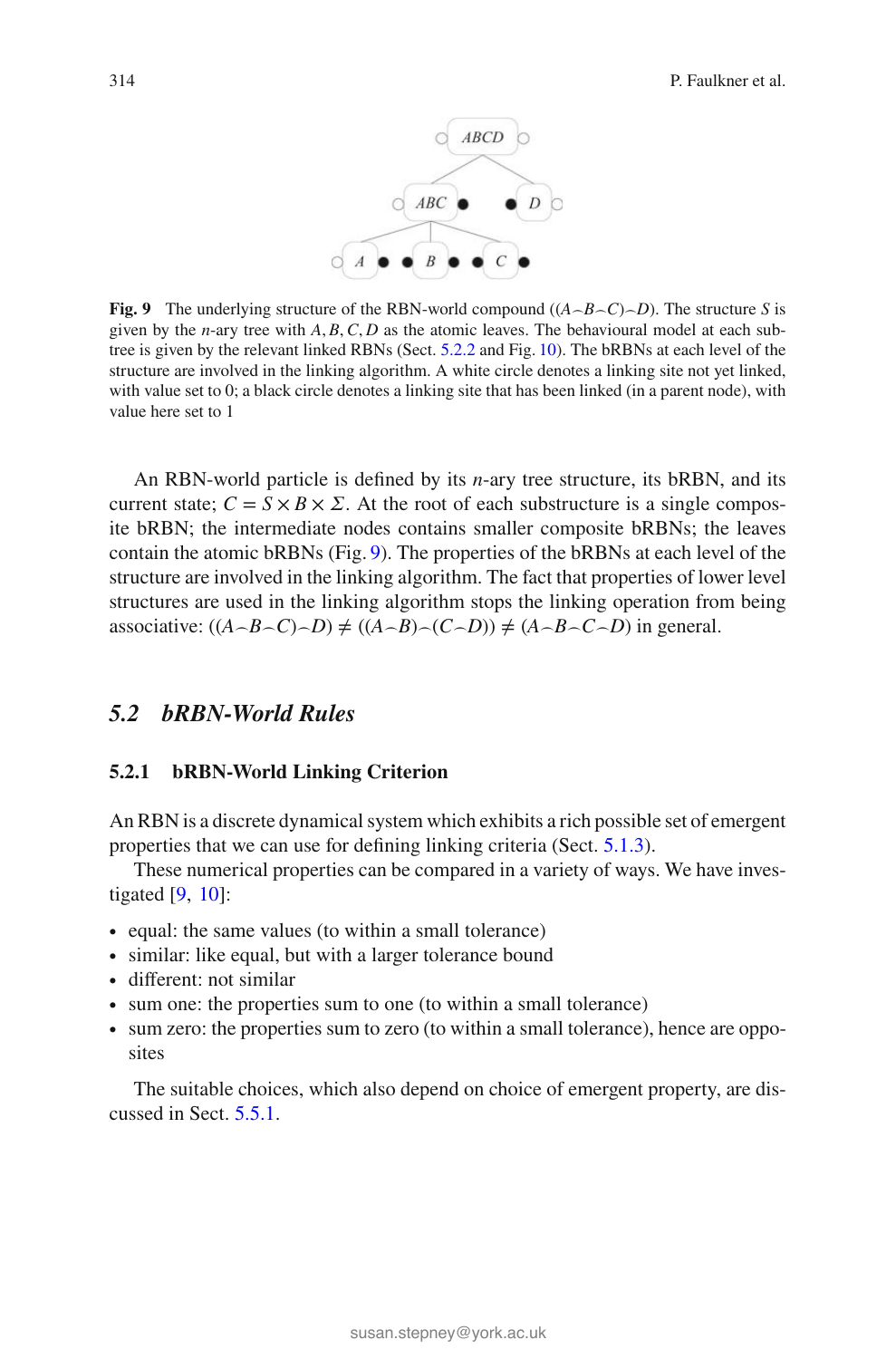### <span id="page-28-1"></span>**5.2.2 bRBN-World Linking Operation**

Two individual bRBNs are linked into a larger composite as shown in Fig. [10.](#page-28-0) Note that although the result is a bRBN, its RBN component does not have the structure of a 'typical' RBN: the communication is channeled through specific links, and the result is not a small world network. In particular, large composites comprising long chains of RBNs will have different dynamics from a typical RBN.

Two structured compounds are linked, at a given linking site in each, as illustrated in Figs. [11](#page-28-2) and [12.](#page-29-0) The link is formed, and the structures are 'zipped' together moving up the trees, to form a single tree.



**Fig. 10** Linking two bRBNs. The unlinked bRBNs are stored in the lower nodes of the structure tree; the linked composite bRBN is stored in the higher level of the tree

<span id="page-28-2"></span><span id="page-28-0"></span>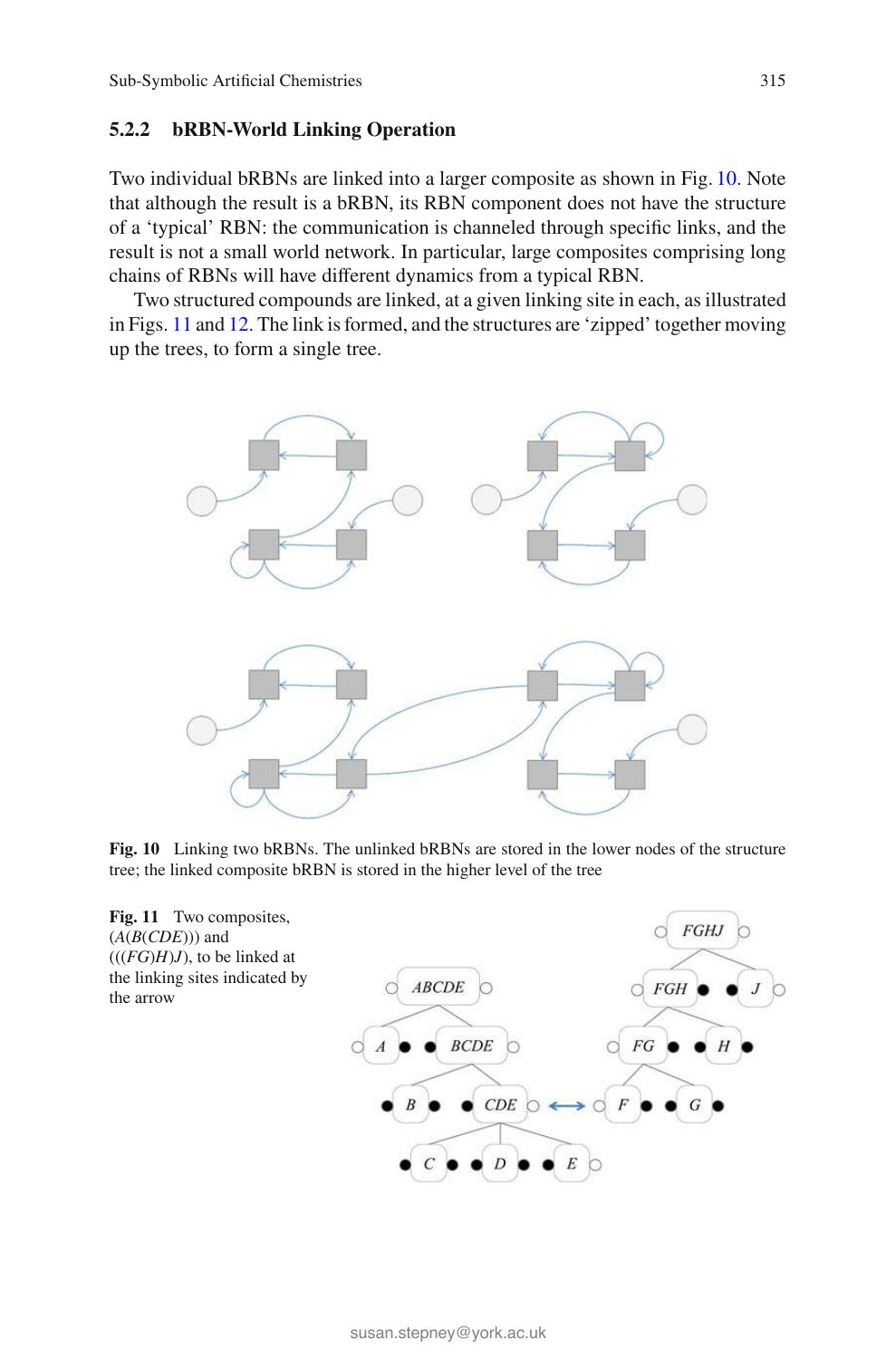

<span id="page-29-0"></span>**Fig. 12** The linking operation illustrated: linking (*A*(*B*(*CDE*))) and (((*FG*)*H*)*J*) to produce the linked compound  $((A(B(CDE)FG)H)J)$ : **a** set linking sites here and below to 'linked' black dots; **b** merge parent nodes; create bRBN that is the join of all the new node's children (shown in grey); move up to the newly merged parent; **c** while the node has two parents, merge the parent nodes; create the newly merged node's bRBN from its children; move up to the newly merged parent; **d** while the node has one parent, create the node's bRBN from its children; move up to the parent

Ancillary information used for linking is: *S*, the position in the structure where the link is to be formed; *b*, which linking node is to be used;  $\sigma$ , the current state (for the linking property).

#### **5.2.3 bRBN-World Decomposition Criterion**

The decomposition criterion on a formed link is the same as the linking criterion for forming the link. So, for example in Fig. [10,](#page-28-0) the criterion for decomposing the top level link uses the two bRBNs *ABC* and *D*. Although these had to fulfil the linking criterion when the link was formed, they might no longer fulfil it, because now their linked input nodes are set to 1 rather than 0, and so their dynamics have been changed.

### **5.2.4 bRBN-World Decomposition Operation**

The decomposition operation is the reverse of the linking operation (Sect. [5.3.3\)](#page-31-0). The designated link is broken, the higher level nodes are 'unzipped' to form two separate trees, and the binding site nodes of the lower levels set to 0.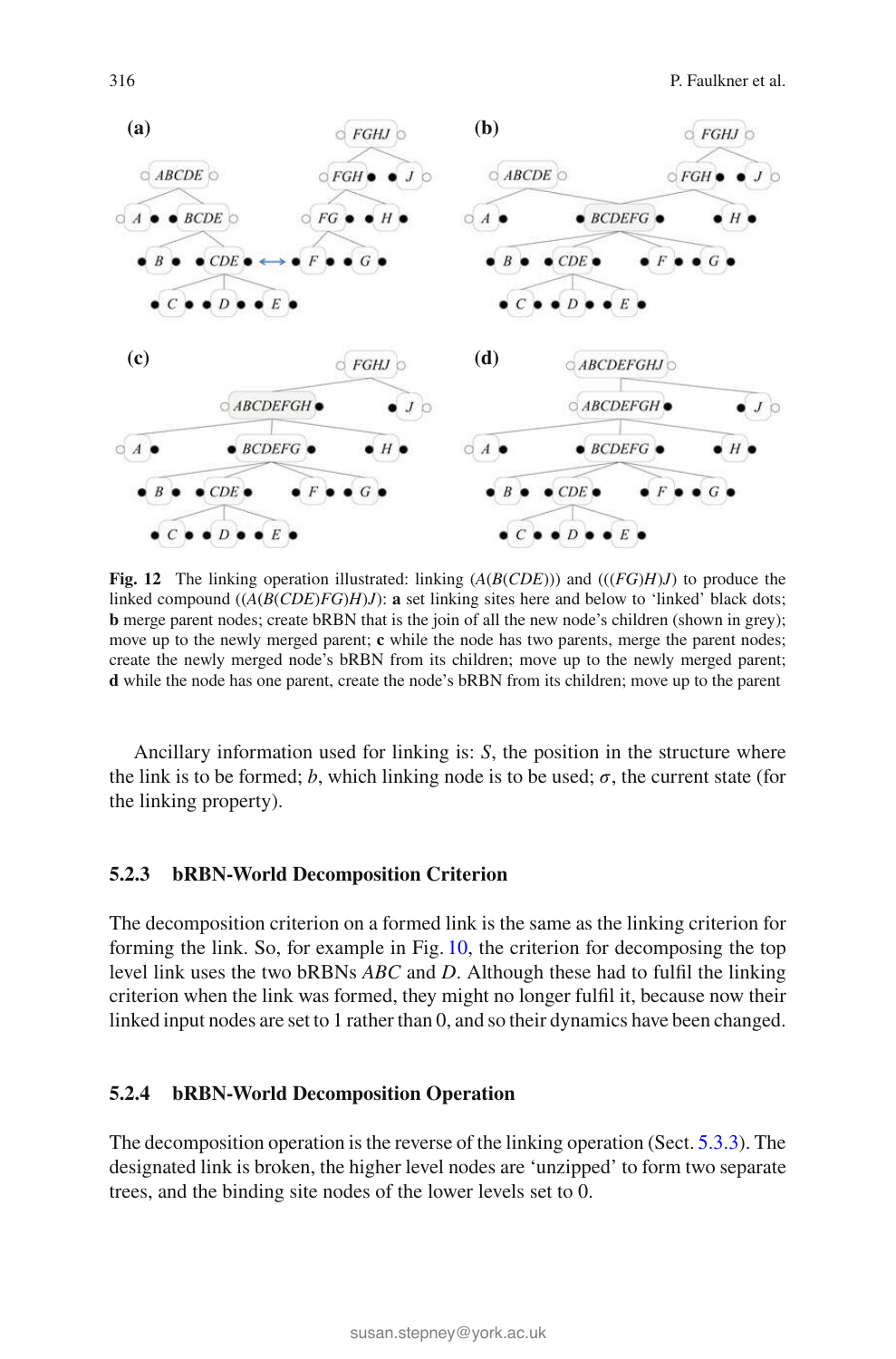# *5.3 bRBN-World Algorithm*

### **5.3.1 Environment**

In previously published work on bRBN-world [\[9](#page-35-2)[–11\]](#page-35-3), there are no environmental inputs. In particular, all reactions occur in an aspatial environment.

We report here some preliminary results related to reaction in a constant temperature heat bath.

#### <span id="page-30-2"></span>**5.3.2 bRBN-World Linking Probability**

In the previously published work on bRBN-world  $[9-11]$  $[9-11]$ ,  $Pr = 1$ . That is, if the linking criterion holds, and the link is attempted, then it succeeds with no further criterion to satisfy.

We report here some preliminary results related to reaction probabilities given by a temperature analogue, inspired by reaction kinetics. We use transient lengths as the emergent properties for calculating a temperature-dependent probability. Let  $X_0, X_1$ be the length of the transient from the all-zeros and all-ones state of particle *X*. Then consider the linking operation attempting to form composite *C* from particles *A, B*. We define two energies; the linking energy  $\Delta E_b$  and the decomposition energy  $\Delta E_d$ (Fig. [13\)](#page-30-0):

$$
\Delta E_b = (A_1 + B_1 + C_1) - (A_0 + B_0) \tag{11}
$$

$$
\Delta E_d = (A_1 + B_1 + C_1) - C_0 \tag{12}
$$

<span id="page-30-1"></span>The binding and decomposition probabilities use these energy-analogues in a Boltzmann-like factor, similar to that used in simulated annealing:

$$
Pr = \begin{cases} 1 & \text{if } \Delta E < 0 \\ \exp(-\Delta E/T) & \text{if } 0 \le \Delta E \end{cases} \tag{13}
$$

<span id="page-30-0"></span>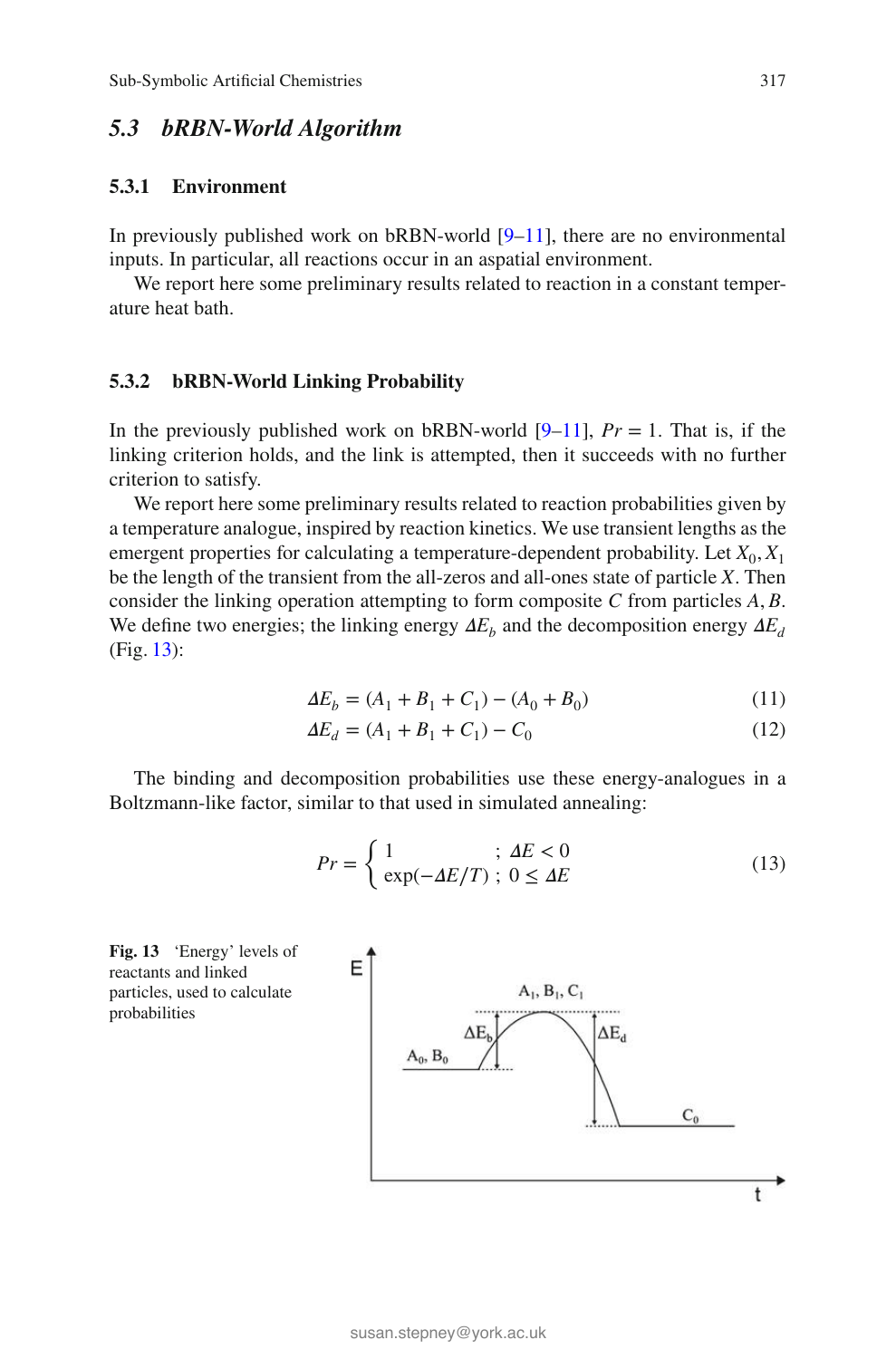The previously published work can be thought of as the infinite temperature limit, with  $Pr = 1$ .

#### <span id="page-31-0"></span>**5.3.3 bRBN-World Linking Algorithm**

Choose one of the linking nodes in each particle, at random.

Get the linking location for these nodes: starting at atomic level, progressively move up the composite tree structure until the linking property holds; use the first linking location found, or FAIL if no linking location is found.

Apply the linking operation (Sect. [5.2.2\)](#page-28-1) at the linking location with probability given by Eq. [13.](#page-30-1)

#### **5.3.4 bRBN-World Decomposition Probability**

In the previously published work on bRBN-world  $[9-11]$  $[9-11]$ ,  $Pr = 1$ . That is, if the linking criterion does not hold, and decomposition is attempted, then it succeeds with no further criterion to satisfy.

We report some preliminary results related to reaction probabilities given by a temperature analogue, inspired by reaction kinetics. This allows otherwise 'unstable' links that do not meed the linking criterion to nevertheless persist. See Sect. [5.3.2](#page-30-2) for the linking and decomposition probabilities.

#### <span id="page-31-1"></span>**5.3.5 bRBN-World Decomposition Algorithm**

Decomposition proceeds as follows. For a given composite, all the links of its linked component bRBNs are examined. Any link the no longer fulfils the linking criterion (the linking property may have changed on linking) is broken, with probability given by Eq. [13.](#page-30-1) Any products are similarly decomposed.

#### **5.3.6 bRBN-World Reactor Algorithm**

The full reactor algorithm is as follows. Two distinct composites are selected; a linking is attempted (Sect. [5.3.3\)](#page-31-0). Decomposition is then attempted (Sect. [5.3.5\)](#page-31-1), either on the initial reactants, or on the successfully linked product. The overall result is the outcome of these two attempts.

A newly-formed composite may decompose because the original linking no longer satisfies the linking criterion (due to changing the state of the relevant linking nodes at the linking location), or because the linking criterion no longer holds elsewhere in the compound. If no link takes place, one or both initial composite particles might themselves decompose, if the linking attempt somehow falsified a linking criterion somewhere in the stateful composite.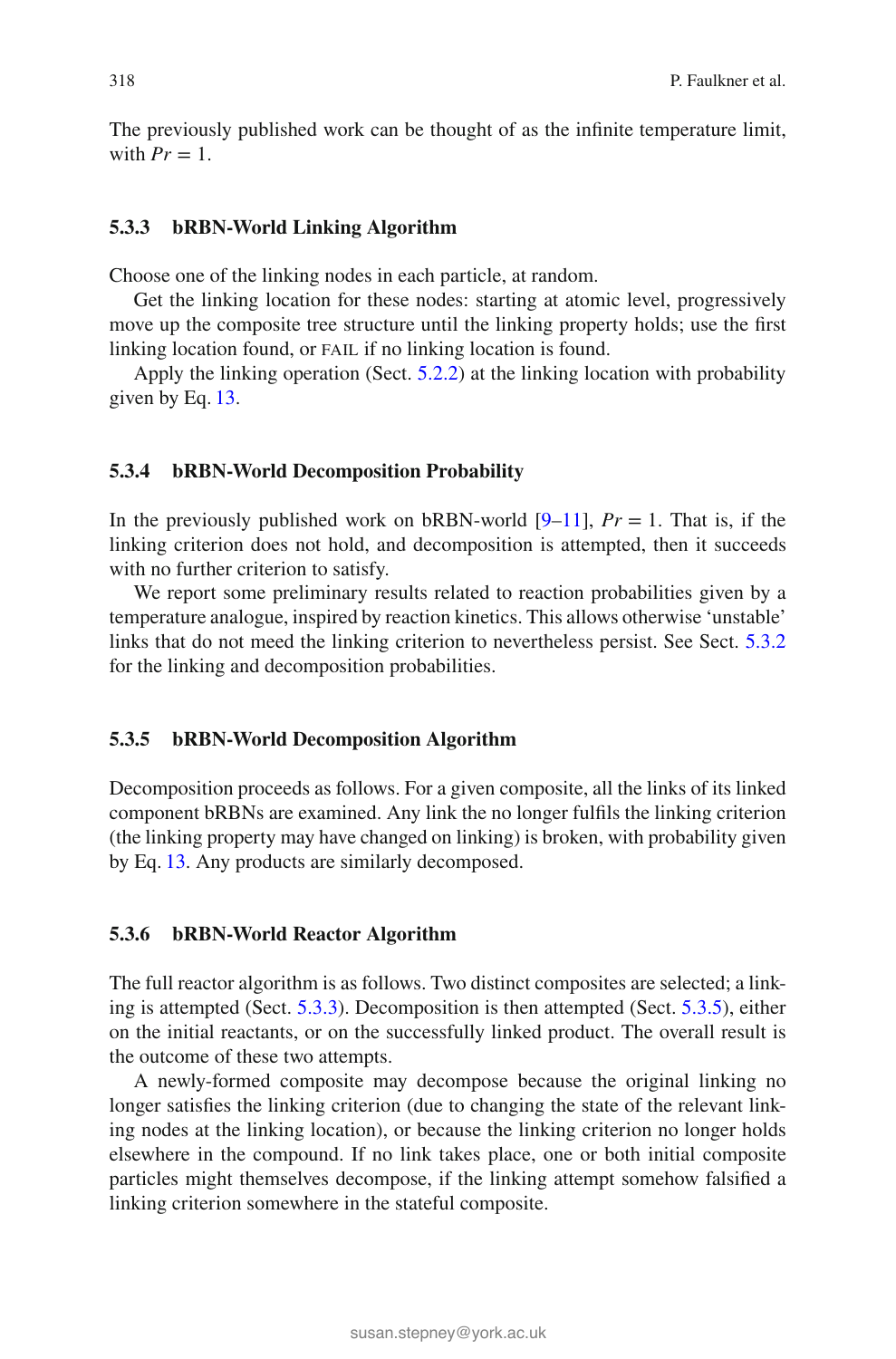# *5.4 Summary of bRBN-World ssAChem*

- ∙ set 𝕊
	- structure: n-ary tree: *S* ∶∶=*A*|*S*<sup>+</sup>*, n >* 1
	- model: bRBN with  $b = 2$  linking sites; cycle evolution experiments use  $N = 10$ ,  $K = 2$
	- emergent properties: various transient and attractor cycle properties (Sect. [5.1.3\)](#page-25-0); cycle evolution experiments use 'proportion'
	- atoms: specific small bRBNs
- ∙ rules ℝ
	- linking criterion: matching emergent properties of the bRBNs (Sect. [5.2.1\)](#page-27-1); cycle evolution experiments use 'sum one'
	- linking operation: form a larger bRBN at the top of the structure tree, zipping together component RBNs lower down the tree
	- decomposition criterion: linking criterion fails to hold for linked structures
	- decomposition operation: break the link, and unzip the trees
- algorithm A:
	- environment: aspatial heat bath
	- linking probability: Boltzmann factor from transient emergent properties
	- linking algorithm: link those that pass the linking criterion, with linking probability
	- decomposition probability: Boltzmann factor from transient emergent properties
	- decomposition algorithm: break internal links that fail the linking criterion, with decomposition probability
	- reactor algorithm: link, then decompose.

# *5.5 bRBN-World Results*

# <span id="page-32-0"></span>**5.5.1 Choice of Parameters, Linking Property and Criterion**

There are many parameters and properties to choose from: do any result in a good ssAChem?

In our initial work on bRBN-world [\[11](#page-35-3)], we arbitrarily chose attractor cycle length as our emergent property, to establish that bRBNs exhibited sufficiently rich behaviours to be the basis for an ssAChem.

In subsequent investigations [\[9](#page-35-2), [10](#page-35-1)] we determined a better choice, through exploration of the parameter space. That exploration demonstrates that atomic network size  $N$  and connectivity  $K$  has little influence, and that the best choice of emergent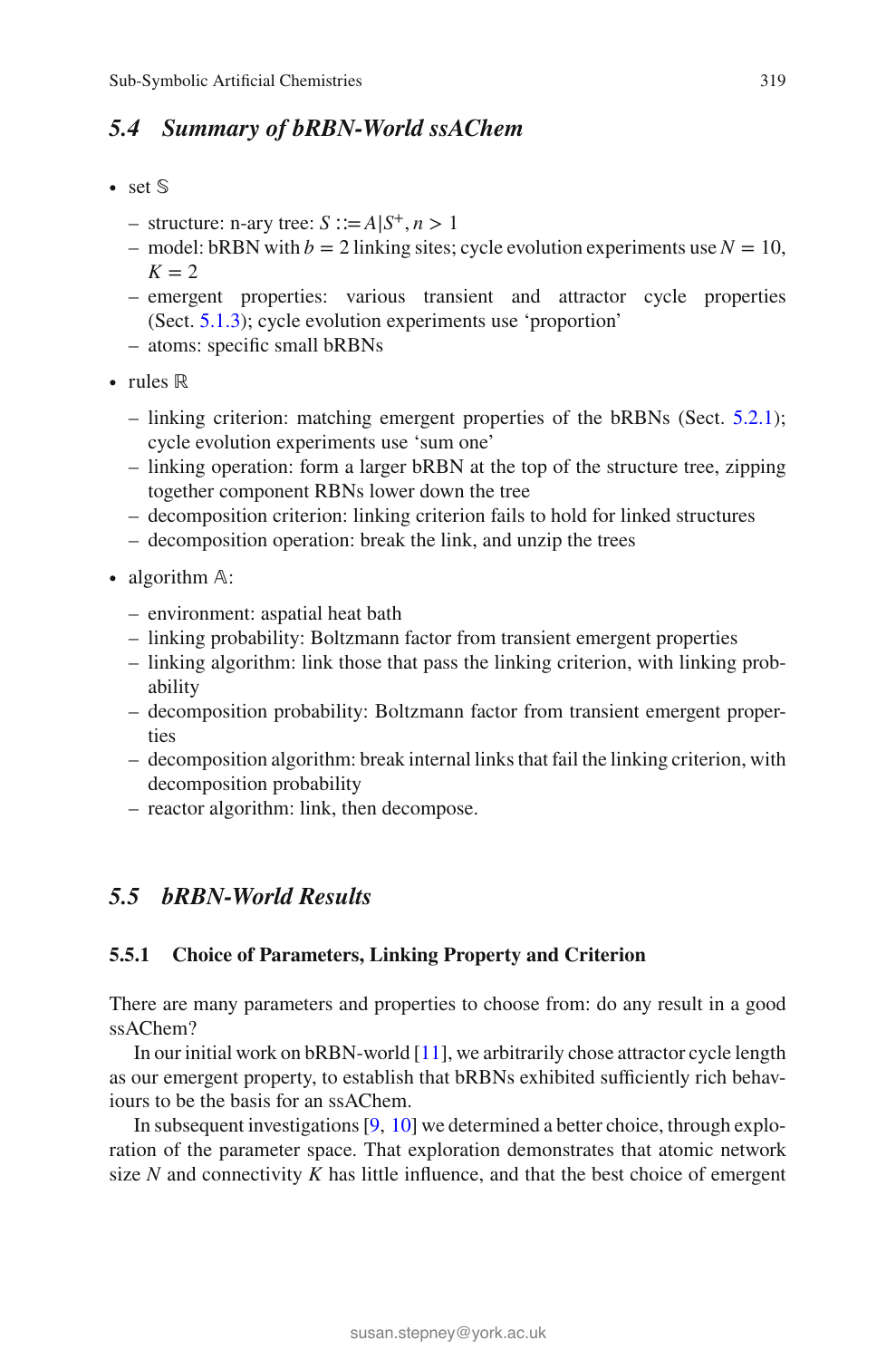property (Sect. [5.1.3\)](#page-25-0) and linking criterion (Sect. [5.2.1\)](#page-27-1) is either 'proportion' as property and 'sum one' as criterion, or 'total' as property and 'sum zero' as criterion. We use 'proportion/sum one' for further work on bRBNs.

#### <span id="page-33-0"></span>**5.5.2 Evolutionary Search for Atomic bRBNs**

The space of possible atomic RBNs is vast. The preliminary bRBN-world experiments [\[10](#page-35-1), [11](#page-35-3)] sample bRBNs at random. To find richer behaviours from small atomic sets, [\[9\]](#page-35-2) employs a search over the bRBN atomic space, using a genetic algorithm.

The richness of the exhibited behaviour of a candidate atomic set is measure by a fitness function. This function examines the reaction network generated by the atoms for 'loops'; cyclic reactions such as  $A \to A(BCD) \to A(BC) \to AB \to A$ . What counts as a 'loop' has to be carefully defined to exclude trivial loops such as  $A^1 \rightarrow$  $A^2 \rightarrow A^1$  (where the superscript indicates an atom in a different attractor state), and meaningless loops such as  $A \rightarrow BC \rightarrow A$  (where there is no common element around the loop). See [\[9,](#page-35-2) Chap. 8] for details.

A well-mixed reactor vessel is populated with 1000 atoms of each of five types. A reaction network is formed by running the vessel for a sufficient time, using a Gillispie-style algorithm. The fitness function is applied to the resulting network.

The genetic algorithm uses a population size of 100 vessels, and is run for 300 generations. Mutation changes the details of the five types of atoms used. See [\[9,](#page-35-2) Chap. 8] for further details.

This evolutionary approach successfully discovered atomic sets capable of producing complex reaction networks. For example, one reaction network analysed in detail exhibited 1,286 reactions and 645 different particles, and a longest reaction loop comprising 8 reactions.

This demonstrates that the bRBN-world ssAChem can continue to support more complex behaviours.

#### **5.5.3 Addition of a Temperature Analogue**

Following on from the work presented in  $[9-11]$  $[9-11]$ , we have performed some preliminary experiments with the temperature analogue described in Sect. [5.3.2.](#page-30-2)

At very low temperatures ('absolute zero',  $T = 0$ ) essentially no reactions occur, as the probability is always zero (except when  $\Delta E < 0$ , which happens only rarely).

At very high temperatures  $(T = 15)$  the system essentially reduces to the previously published bRBN-world behaviours: all reactions that merely satisfy the linking criterion occur, as do all the possible decompositions (no 'unstable' links can survive).

At intermediate temperatures  $(2 < T < 10)$  we have a reduced reaction rate, as expected. We see a mix of behaviours, with different composite species thriving in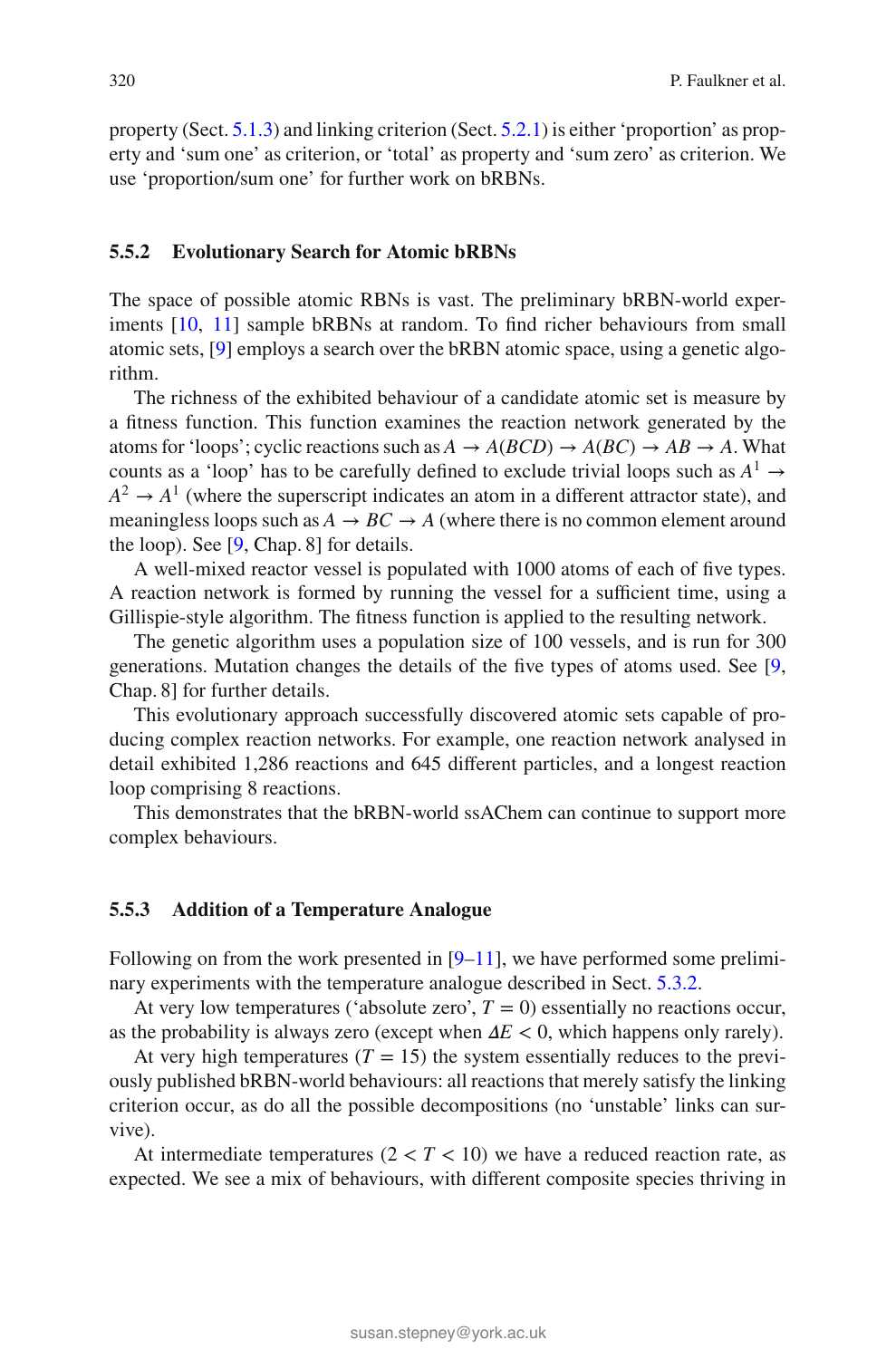different temperature ranges. Additionally, we see new composites that cannot occur at higher temperatures, because they would decompose.

We have also performed preliminary experiments where the temperature of the system changes between three temperatures (low  $T = 2$ , medium  $T = 5$ , high  $T =$ 10) for five cycles. These systems show a higher degree of reactivity than a similar system held at the medium temperature.

These preliminary experiments demonstrate that a temperature analogue has an interesting effect on the behaviour of the system, by allowing otherwise unstable composites to persist, and engage in further reactions. Having demonstrated the promise of the approach, we need to perform larger scale experiments to quantify the effects.

# <span id="page-34-0"></span>**6 ssAChem Design Guidelines**

We have provided a framework within which ssAChems can be defined. SMAC and bRBN-world provide two different instantiations of this framework. SMAC focusses on the underlying mathematical structure provided by Jordan algebras and their realisation in the Hermitian matrix model. RBN-world focusses on the underlying dynamical system that provides the atomic properties. These results demonstrate that the ssAChem concept is generically useful. It is not only the original dynamic bRBN-world implementation that demonstrates interesting chemistry: other systems with less dynamics but deeper mathematical structure also demonstrate interesting chemistry.

The process of designing a new ssAChem can proceed as follows:

- 1. start from the ssAChem framework provided here
- 2. instantiate it with a particular *model*: an atomic set, the emergent properties, the linking rules
- 3. develop a computational implementation
- 4. perform initial experiments, to demonstrate that the chosen model has rich behaviour, and to find good parameter values
- 5. perform full experiments, to explore full system behaviours

**Acknowledgements** Faulkner is funded by an York Chemistry Department Teaching PhD studentship. Krastev is funded by a York Computer Science Department EPSRC DTA PhD studentship. We thank Leo Caves for some insightful comments on this work. We thank Michael Krotosky, Andrew Balin, and Rudi Mears for their work in exploring some earlier versions of ideas presented here.